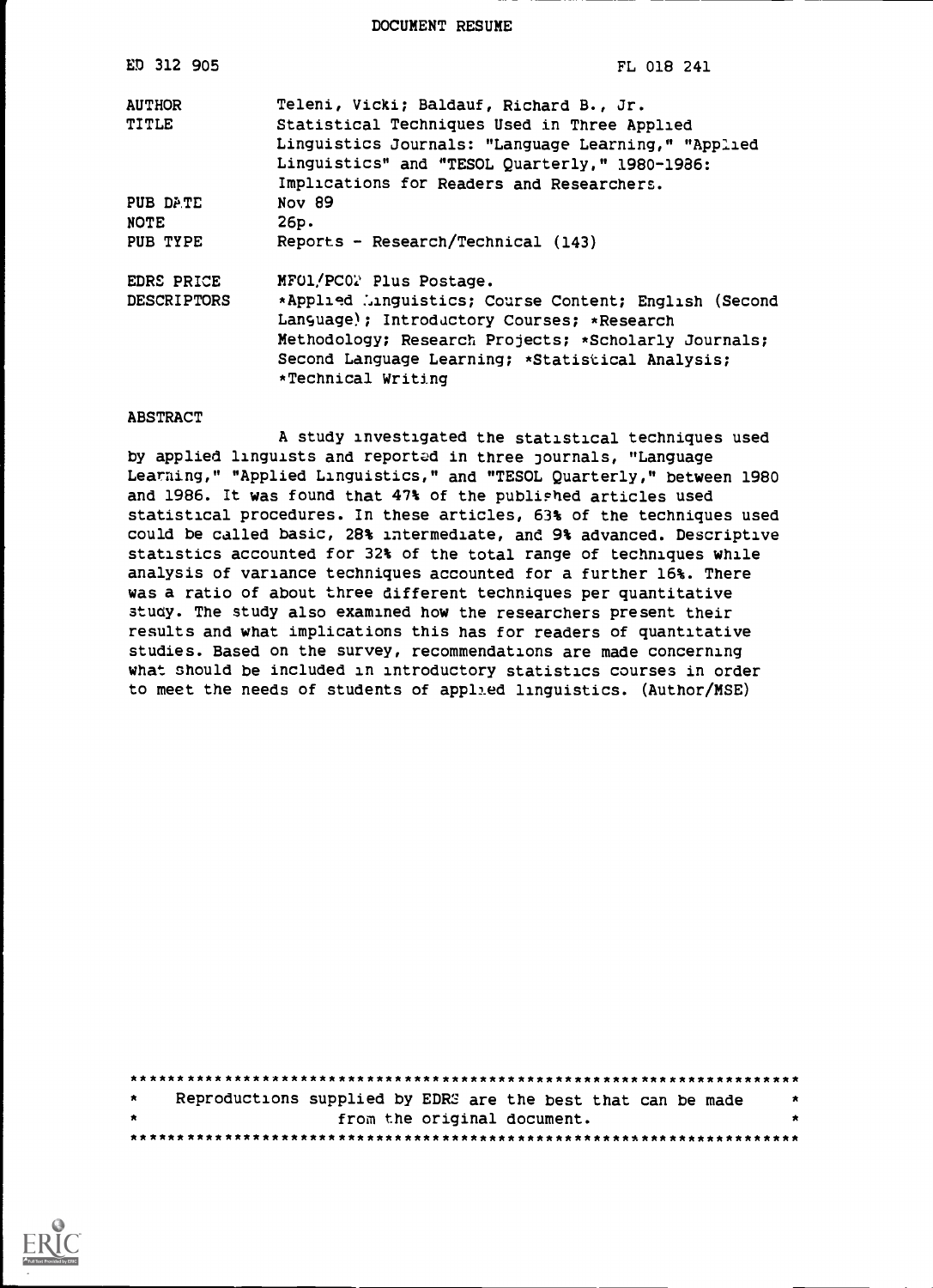|                                   | <b>STATISTICAL</b> | <b>TECHNIQUES</b> | USED IN THREE APPLIED       |                    | <b>LINGUISTICS</b>         | JOURNALS; |
|-----------------------------------|--------------------|-------------------|-----------------------------|--------------------|----------------------------|-----------|
|                                   |                    | <b>LANGUAGE</b>   | LEARNING,<br><b>APPLIED</b> | <b>LINGUISTICS</b> | <b>AND</b><br><b>TESOL</b> |           |
| <b>JO</b>                         | <b>QUARTERLY</b>   | $1980 - 1986:$    | <b>IMPLICATIONS</b>         | FOR READERS        | <b>RESEARCHERS</b><br>AND  |           |
| $\ddot{\bullet}$                  |                    |                   |                             |                    |                            |           |
| $\sigma$<br>$\boldsymbol{\alpha}$ |                    |                   |                             |                    |                            |           |
| $\blacktriangleright$             |                    |                   |                             |                    |                            |           |
| $C^{\bullet}$<br>$\blacksquare$   |                    |                   |                             |                    |                            |           |
| $\mathbf{E}$                      |                    |                   |                             |                    |                            |           |
|                                   |                    |                   |                             |                    |                            |           |

VICKI TELENI and RICHARD B. BALDAUF, JR.

James Cook University, Australia

Running Head: Statistical Techniques

"PERMISSION TO REPRODUCE THIS MATERIAL HAS BEEN GRANTED BY

<u>Telina, V.</u>

TO THE EDUCATIONAL RESOURCES INFORMATION CENTER (ERIC)

U S DEPARTMENT OF EDUCATION Office of Educational Research and Improvement

EDUCATIONAL RESOURCES INFORMATION CENTER (ERIC)

- his document has been reproduced as received from the person or organization originating it
- l". Minor changes have been made to improve.<br>- reproduction quality

Points of view or opinions stated in this docu<br>ment: do: not : necessarily: represent: official<br>OERI position or policy

 $FLO18241$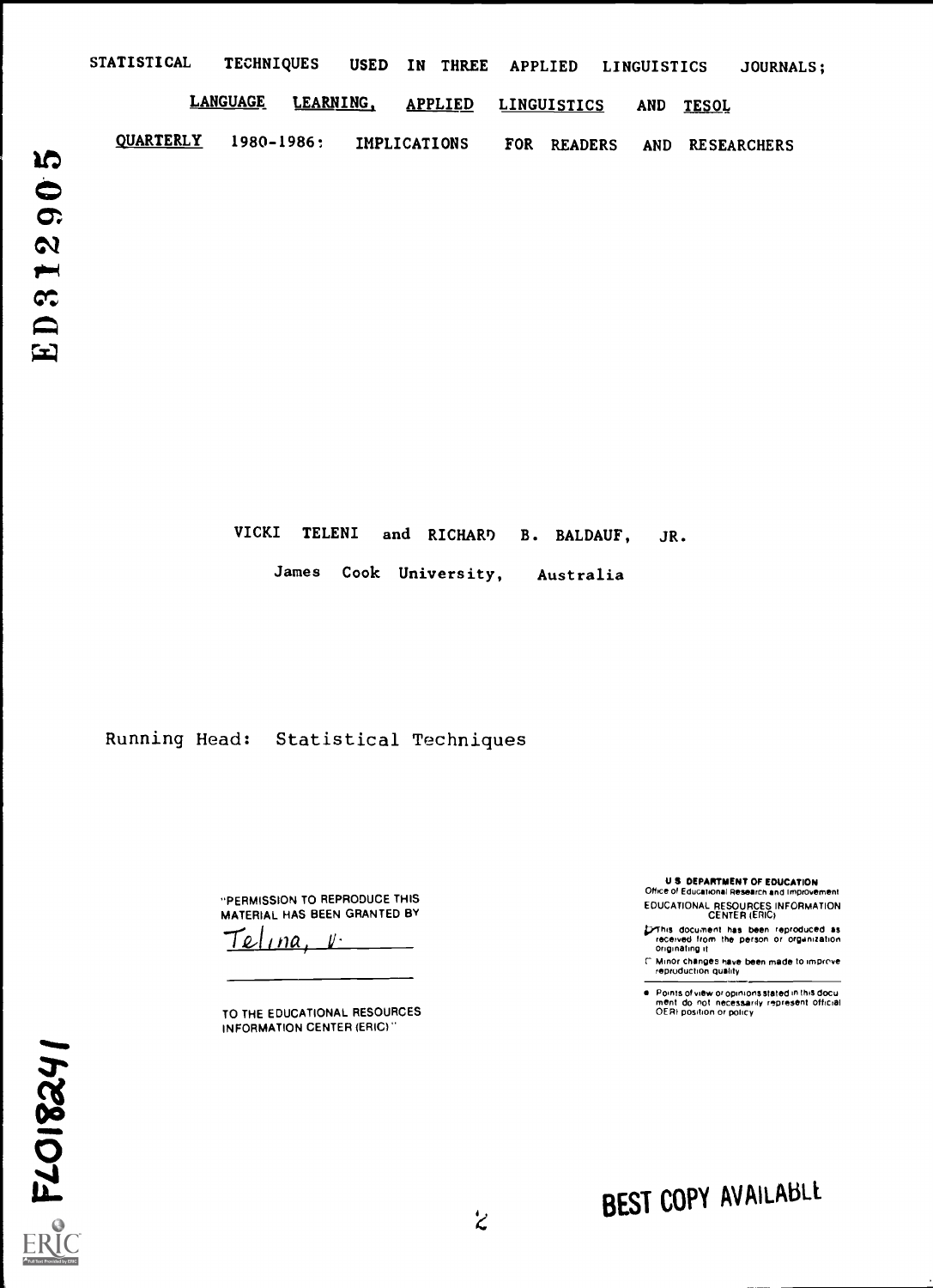ABSTRACT

This paper presents the results of a survey of the statistical techniques which were employed by applied linguists and which were reported in three journals: Language Learning, Applied Linguistics and TESOL Quarterly between 1980 and 1986. It was found that 47% of the published articles used statistical procedures. In these articles 63% of techniques employed could be described as Basic, 28% as Intermediate and 9% as Advanced. Descriptive statistics accounted for 32% of the total range of techniques while Analysis of Variance techniques accounted for a further 16%. There was <sup>a</sup> ratio of about three different techniques per quantitative study. The paper also describes how authors present their results and what implications this has for readers of quantitative studies. Based on this survey, some recommendations are made about what should be included in introductory statistics and courses to meet the needs of students of applied linguistics.

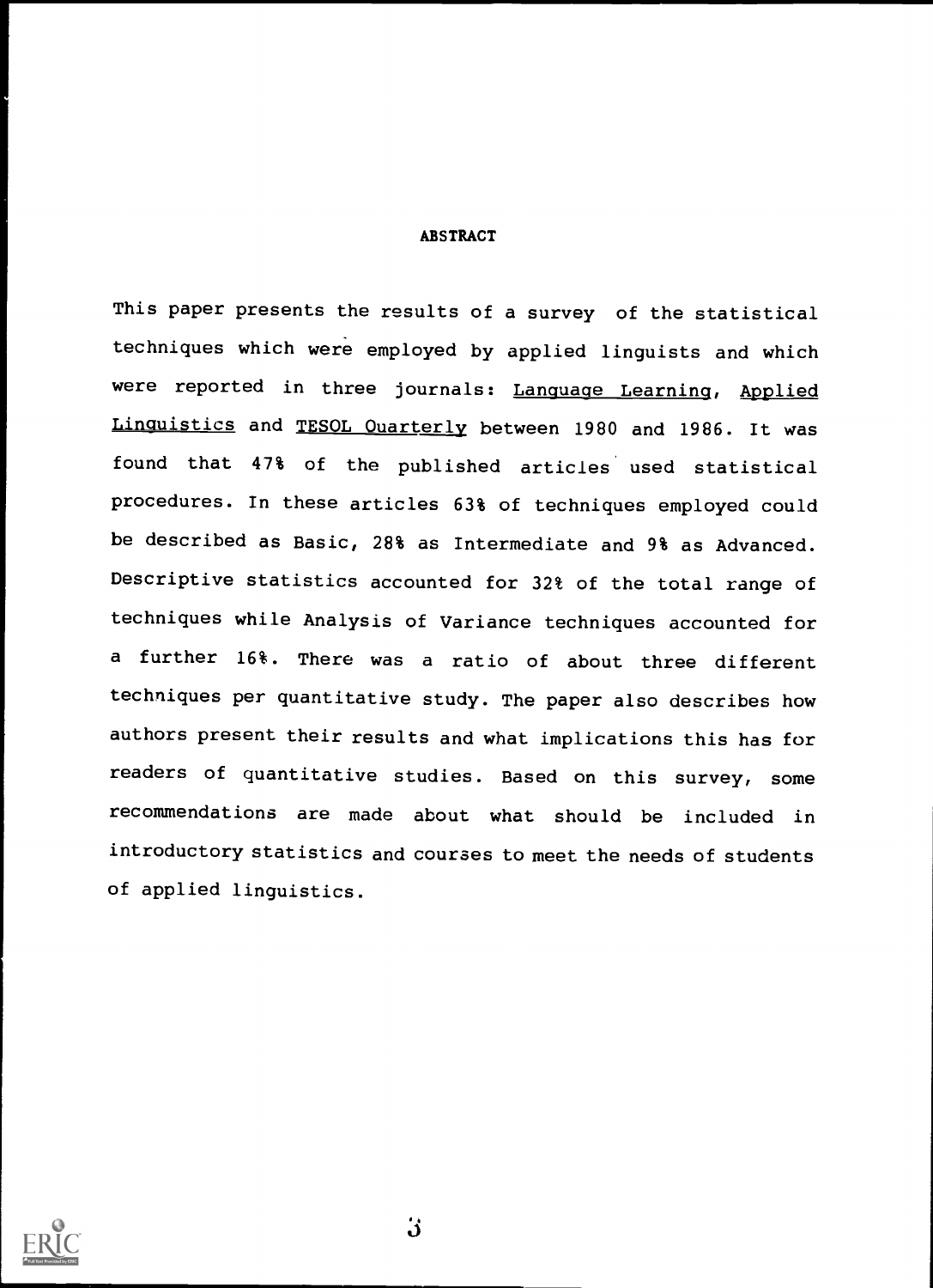# STATISTICAL TECHNIQUES USED IN THREE APPLIED LINGUISTICS JOURNALS; LANGUAGE LEARNING, APPLIED LINGUISTICS AND TESOL QUARTERLY 1980 -1986: IMPLICATIONS FOR READERS AND RESEARCHERS.

3

In 1985, Goodman and Goodman published a study which analysed the statistical techniques used in studies published in the American Educational Research Journal (AERJ) between 1979 and 1983. They concluded that education students with both a basic and intermediate-level knowledge of statistics would understand most of the techniques encountered in the AERJ. In contrast, applied linguists have traditionally used fewer statistical techniques in their work than their educational counterparts, but as Henning (1986) found in his study of quantitative methods in language acquisition research published over the last 15 years, there has been both an increase in the proportion of quantitative studies reported in applied linguistics journals and a trend towards the use of inferential as opposed to descriptive statistics. These trends are further reflected by the fact that in recent years several statistics texts written especially for students of applied linguistics and applied linguists have been published (e.g., Hatch & Farhady, 3382; Butler, 1985; Woods, Fletcher & Hughes, 1986; Seliger & Shohamy, in press; Brown, in press). In view of these developments, it was decided that there was a need to carry out a survey similar to that done by Goodman and Goodman (1985) of representative journals in applied linguistics, to (a) determine what techniques were being most

Statistical Techniques



 $\frac{1}{4}$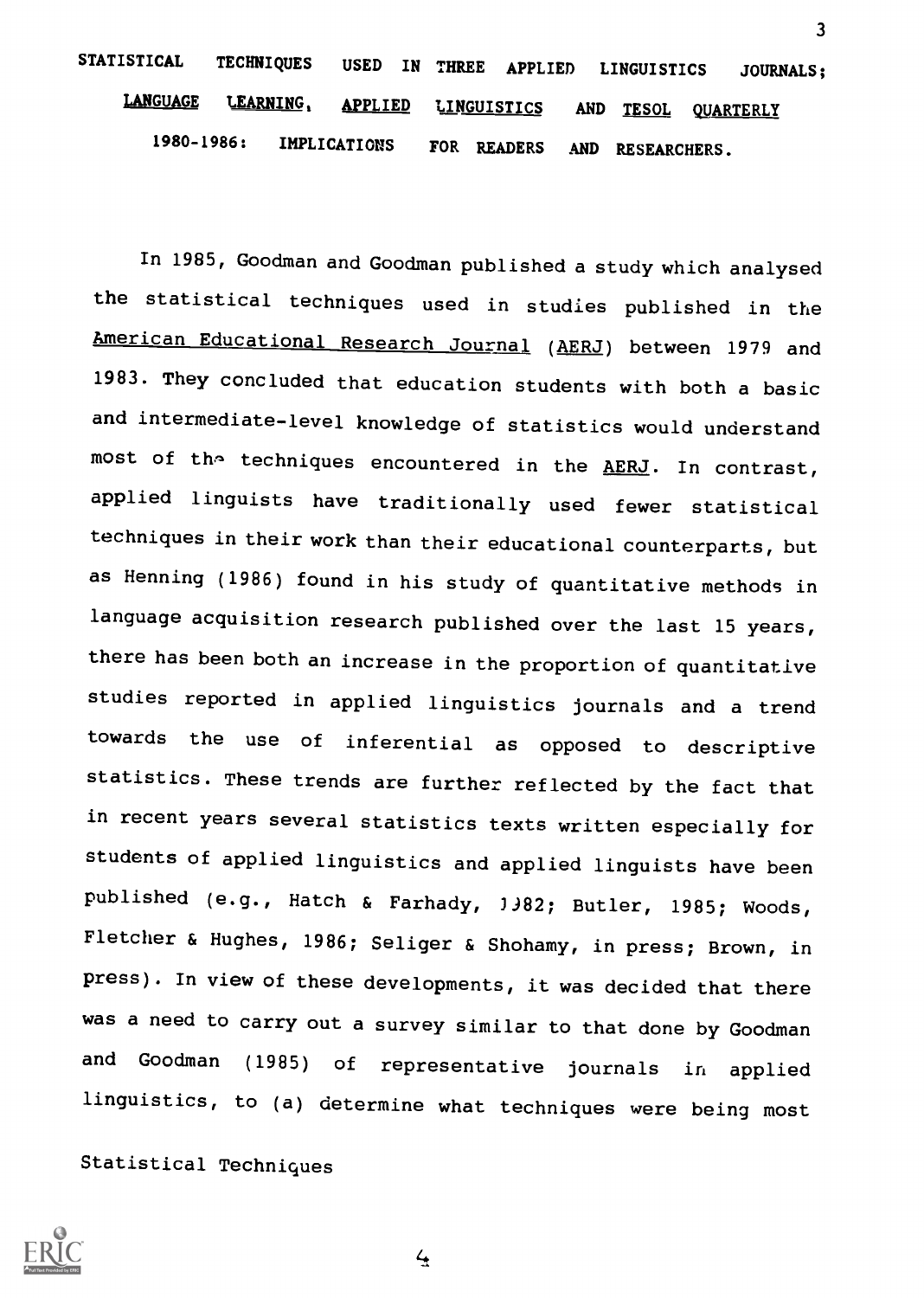frequently reported and (b) to see whether the techniques found were covered in statistics texts written specifically for students of applied linguists and language researchers.

4

The study reported in this paper was based on articles published in Language Learning (LL), Applied Linguistics (AL) and the TESOL Quarterly (TQ) between 1980 and 1986. These journals were selected because they were representative of the field of applied linguistics across geographic boundaries and because they represent a significant proportion of the body of research and theoretical discussion available in the field. Language Learning, published by the University of Michigan in the United States, and Applied Linguistics, published by Oxford University Press in the United Kingdom, publish research from geographic regions including Canada/U.S.A. and U.K./Europe. Applied Linguistics is jointly sponsored by the American and Eritish Association for Applied Linguists, but the journal also publishes a large body of work from Europe. TESOL Ouarterly is an example of a more application specific applied linguistics journal which is widely read by'students, researchers and practitioners.

The specific objectives of this survey were :

- (i) to classify the articles in these journals by type: (a) non-statistical, (b) theoretical statistical and (c) statistical;
- (ii) to categorize the specific statistical techniques employed into three groups: basic, intermediate and advanced;

Statistical Techniques



÷,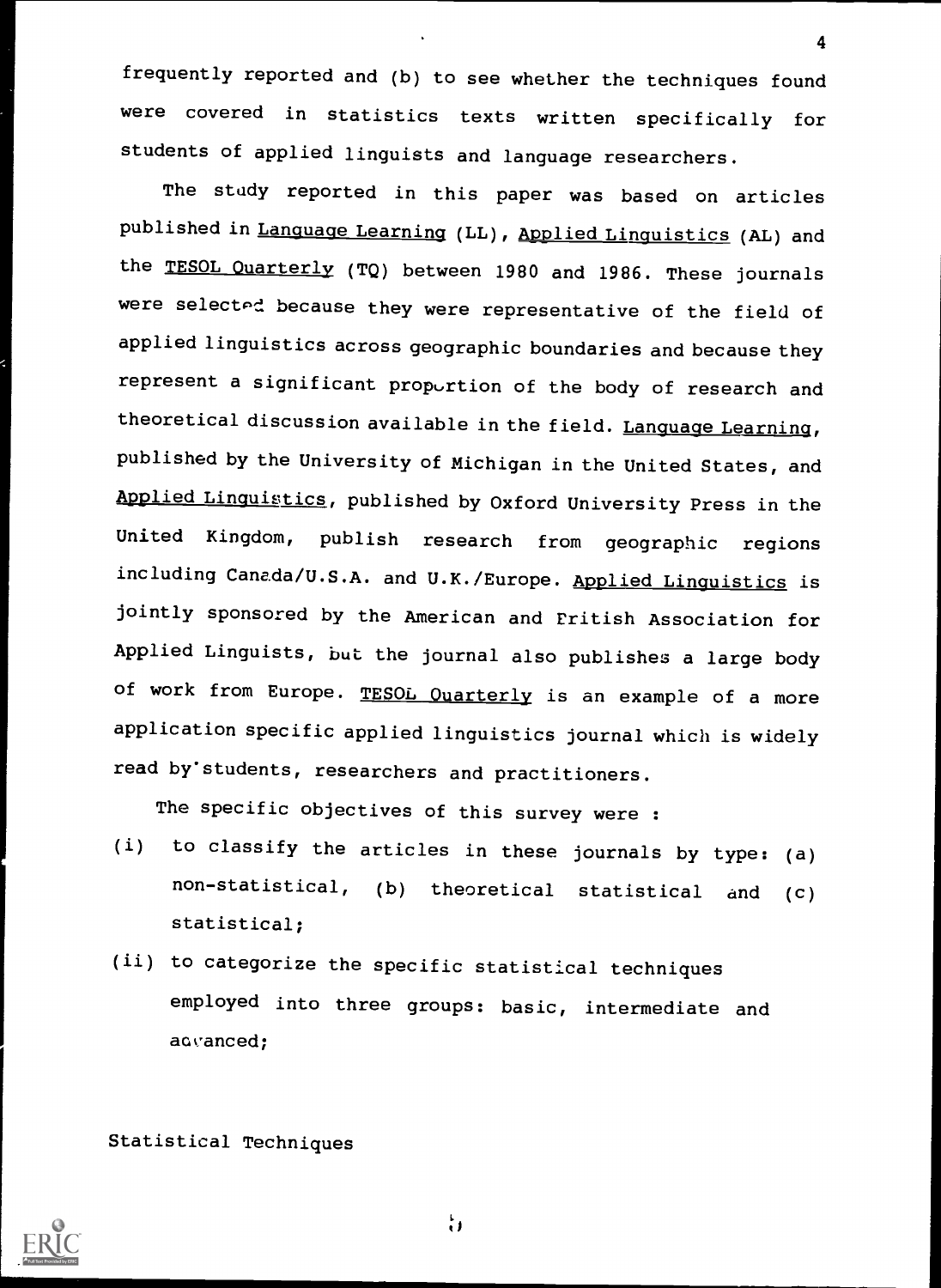(iii) to identify and comment on how specific techniques are reported and applied to research questions and dat; sets;

5

(iv) to draw implications from this information about what students, researchers and practitioners need to know in order to be critical readers of empirical studies done in the domain of applied linguistics.

This survey should be of interest to the readers of the journals surveyed, to applied linguists, to writers of journal articles and texts on statistics in applied linguistics and more particularly to lecturers in quantitative research.

#### THE SURVEY

## The Classification of Articles

Each article, except Exchange and Review articles, in the three target journals from 1980 to 1986 was analysed. The articles were first divided into three general categories: nonstatistical, theoretical statistical and statistical. Nonstatistical articles included studies which presented and discussed theoretical issues, and those which analysed language using non-statistical analytical techniques such as phonological analyses, discourse analyses and syntactic analyses. No attempt was made to identify and quantify the specific types of analyses used. Any study which employed both analytical and statistical analysis techniques was grouped with the statistical articles. Theoretical statistical articles included those which discussed or described design, method, procedure, etc., but which did not analyze any original data. Statistical articles were those that

Statistical Techniques



b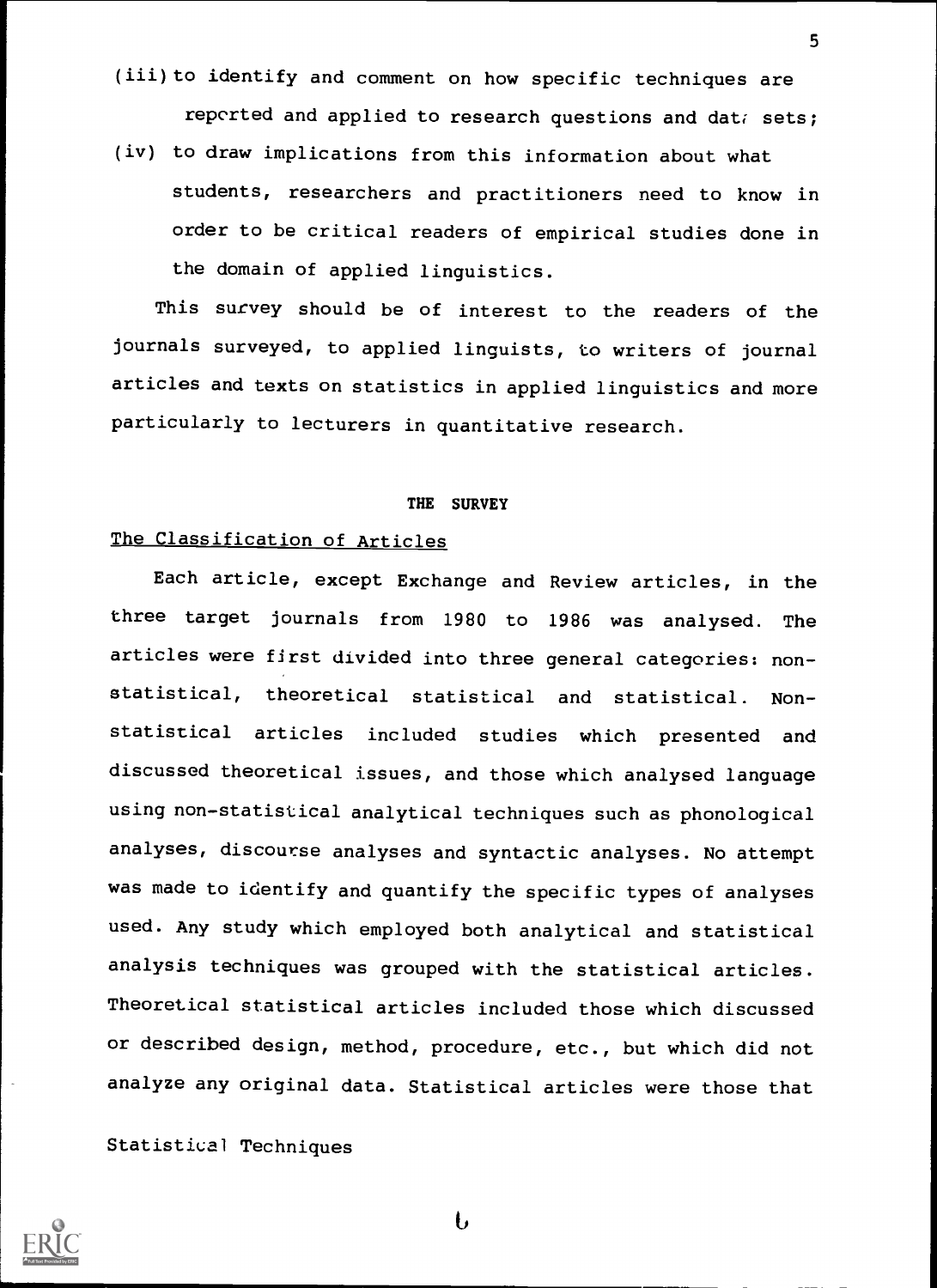reported the analysis of raw data using statistical techniques 'which may or may not involve formal hypothesis testing' (Henning, 1986, p.702). It is this last group of studies which the authors examined in detail.

Each quantitative study was read to identify the individual statistical techniques employed. The identification and classification used followed where practicable, the categories employed by Goodman and Goodman (1985) in order that the results of the two studies would be comparable. Each technique used was tallied only once regardless of the number of times it may have been used in a single article. This procedure was adopted because we were interested in identifying the specific techniques which a reader would need to know, rather than noting the absolute frequency of occurrance of each technique. Thus the study describes the range of techniques used across the field and their relative frequency. As in the Goodman and Goodman (1985) study, techniques mentioned in passing in the review section were not tallied. Some techniques were linked with other techniques in achain of analyses. For example, <sup>a</sup> study may have reported descriptive statistics for a set of variables, followed by a correlation matrix of those variables from which were derived, via a factor analysis, factor scores which were then used for a step-wise multiple regression. In such a case, the techniques used in each step were identified and tallied. This tallying procedure had the effect of increasing the propo:ticn of descriptive statistical techniques reported because most studies followed normal conventions and presented summary descriptive and

Statistical Techniques

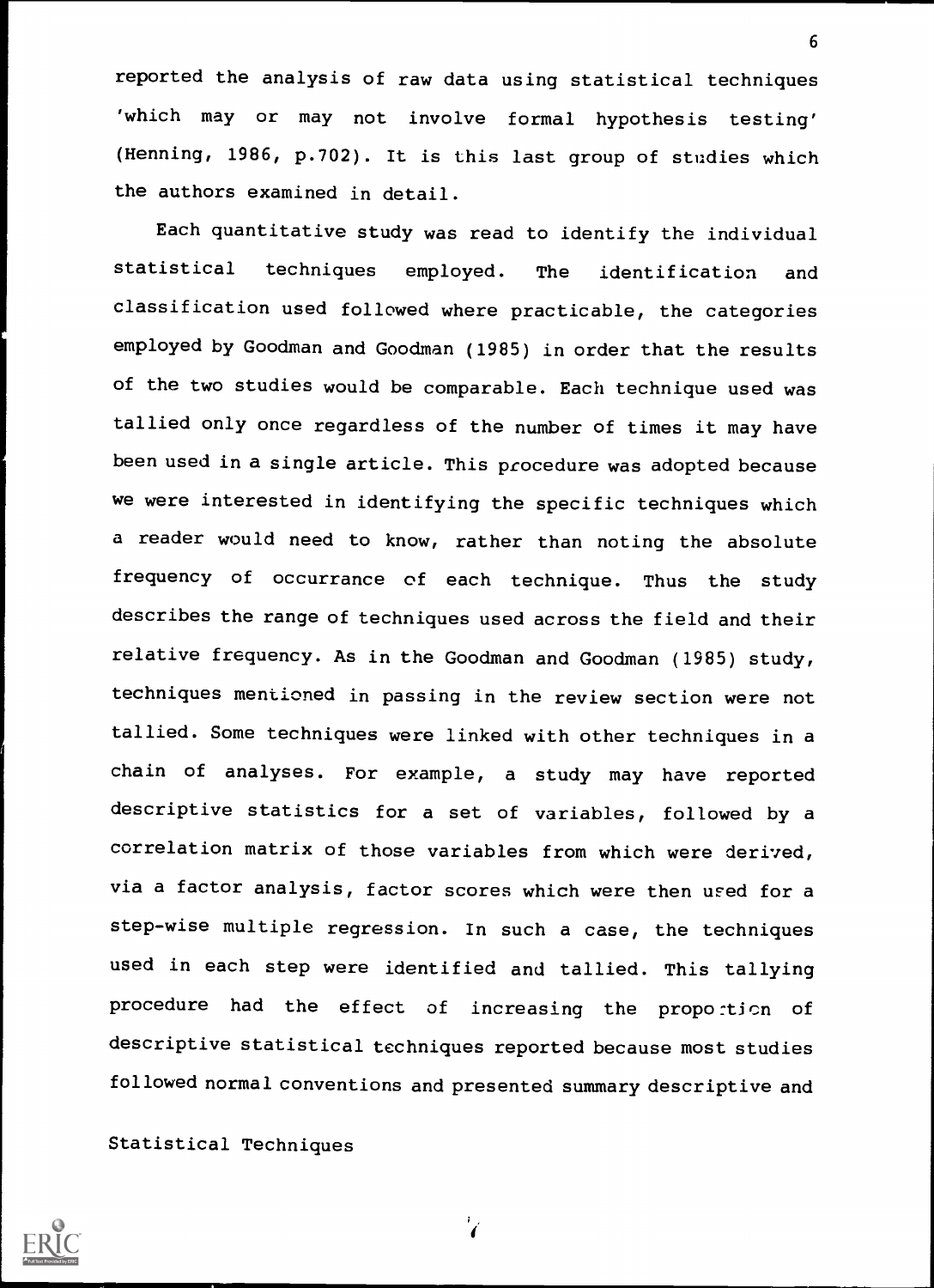variance data for the variables measured. This artifact is a valid outcome of the study as we were interested in the range of techniques used.

 $\mathcal{T}$  and  $\mathcal{T}$ 

# The Classification of Statistical Techniques

The statistical techniques use in each article were subdivided into three groups: basic, intermediate and advanced. Although arguments could be put about the composition of these groups, it was decided to retain the Goodman and Goodman (1985) groupings for reasons already explained.

The Basic group included descriptive and summary methods, central tendency and frequency; Pearson Product Moment Correlation  $(r)$ ; Independent and Dependent T-tests  $(2 \text{ samples})$ , Chi Square ( ), and One-Way Analysis of Variance (ANOVA). These techniques provide the conceptual foundations for most othez techniques and are referenced in each of the available texts on introductory statistical techniques for language students (See Appendix A)

The Intermediate techniques were grouped by two criteria: their level of complexity and their ability to explain variance and multivariance using linear models. Thus multiple regression, multiple comparisons of means (à priori and post-hoc), factorial ANOVA and ANCOVA, and other correlational techniques including part/partial and point bi-serial comprised this group.

Advanced techniques include two main types of statistics: those whose mathematical complexity and design generally necessitate the aid of a computer for analyses, and those which are seldom found in introductory texts. Although factorial ANOVA

Statistical Techniques



Ġ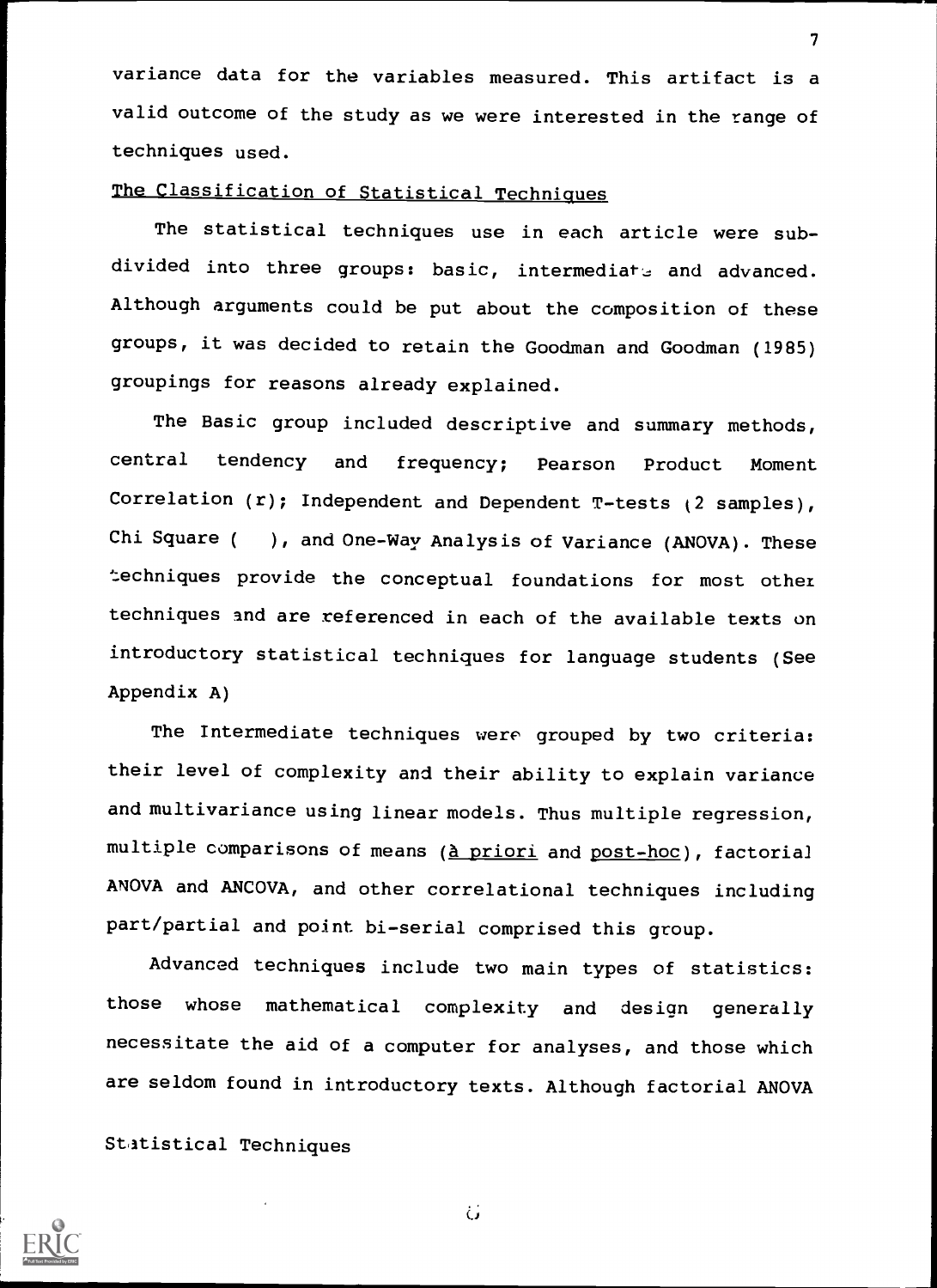can become very complex and could therefore have been included in this group, it was decided to leave it in the Intermediate group as it is often introduced in basic statistics texts. Factor analysis is also sometimes included in these texts but to compute one by hand would he tedious and difficult. A further criteria for this group which should be added, is the level of difficulty of interpretation of the results. Factor analysis, Multi-Trait Multi-Method (MTMM), test analysis, repeated measures ANOVA, MANOVA/MANCOVA, and advanced correlation techniques (including cluster analysis, discrimanant analysis, and path analysis) are grouped here. Scaling is included in this group because it is seldom found in introductory texts even though at the unidimensional level the computational technqiues are not mathematically complex.

8

The differences between the classification table in this study and the one developed by Goodman and Goodman (1985) result from differences in the specific techniques found in the journals selected for the two studies. These differences are worth noting. The basic group categories used for both studies were the same. However, the intermediate group in the Goodman and Goodman study included "planned orthogonal comparisons" only, Trend analysis and Part/Partial correlation. Applied linguists reported a wider range of <u>à priori</u> multiple comparisons of means, both orthogonal and non-orthogonal so we have grouped them under one heading,  $'\underline{\mathtt{a}}$ priori multiple comparisons of means'. As very few Part/Partial correlations were identified in this survey, these have been classified under the collapsed heading "advanced correlational

Statistical Techniques



Э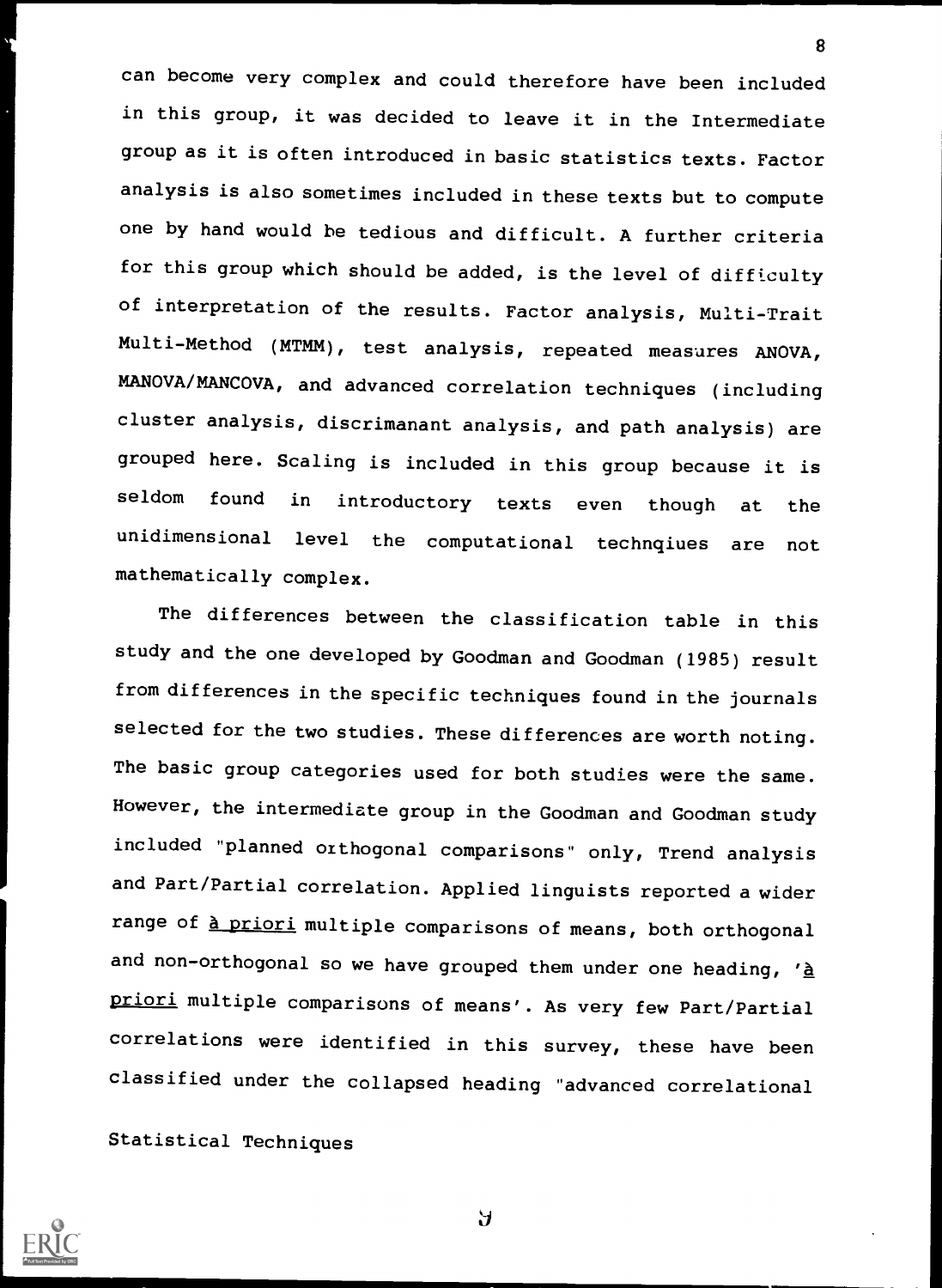techniques' which includes discriminant analysis, path analysis and cluster analysis. Goodman and Goodman had categorised these three techniques under separate headings. Furthermore, one-way and factorial ANCOVA have been collapsed into one category as few examples of factorial ANCOVA were identified. Multiple regression, on the other hand, has been separated into linear/multiple and step-wise multiple regression because the researchers utilised the two procedures for extracting different information from their data. Other correlational procedures in the intermediate category included point bi-serial correlations, and non-parametric techniques (including rank order) which were grouped together because there were too few of each in the sample to warrant separate categories.

In contrast to the Goodman and Goodman study, no canonical correlations or meta analyses were identified in this survey so these techniques were omitted from the advanced classification. One-way and Factorial MANOVA/MANCOVA were collapsed since only three were found. Multi-trait multi-method (MTMM) was listed separately because it was specifically used to test theoretical constructs of linguistic phenomena. Test analysis and scaling, both implicational and multidimensional, were added because they were identified in the sample though they were not noted by Goodman and Goodman. Repeated measures ANOVA was categorized separately because it is mathematically and conceptually different from other ANOVA techniques and because it imposes different design and interpretation difficulties on the data.

Statistical Techniques

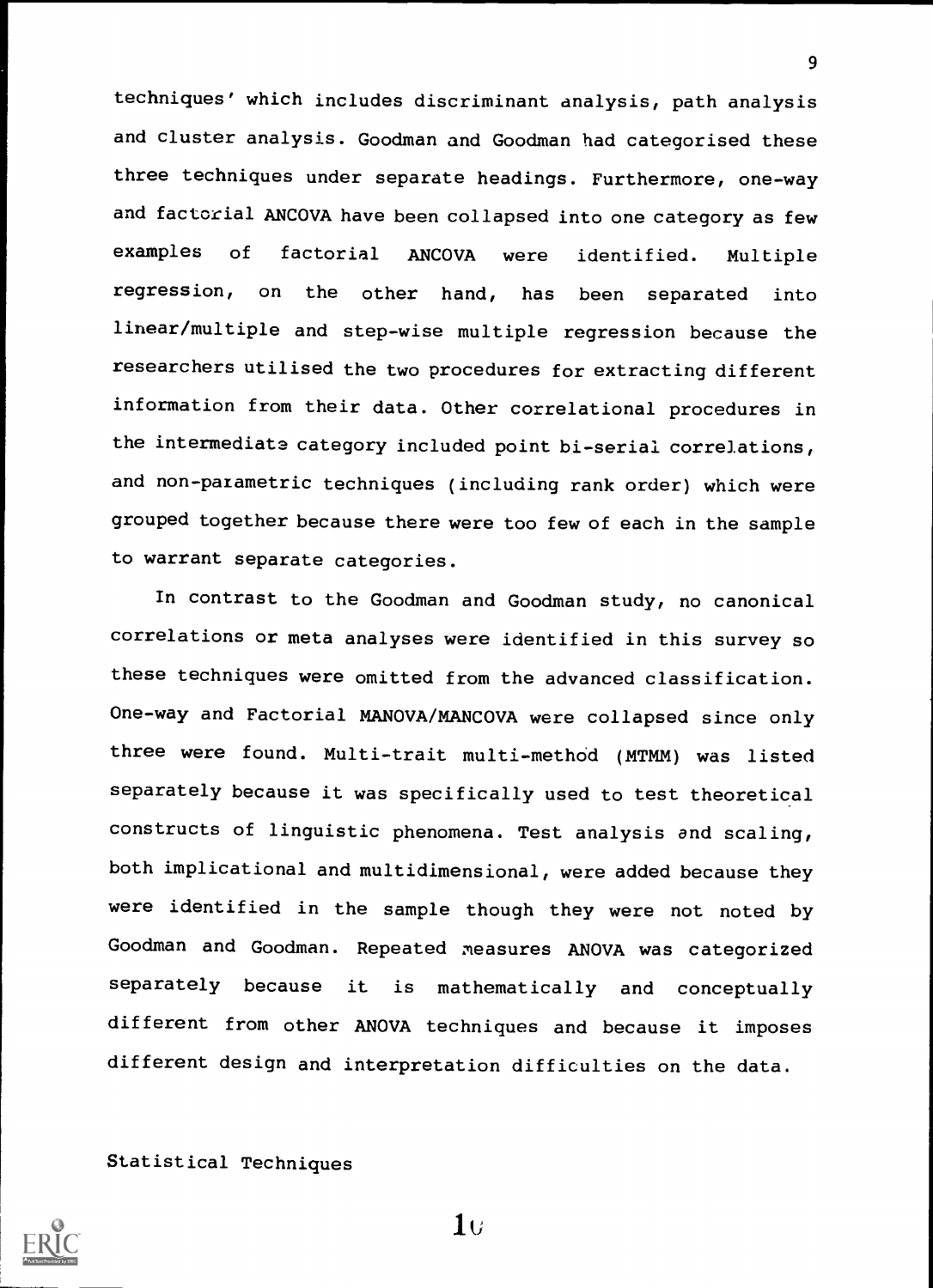Goodman and Goodman (1985) added a miscellaneous group of categories including 'Validity' 'Reliability', 'Other correlational' and 'Other non-parametric' techniques in their table. Most quantitative studies were concerned with reliability and validity but the specific statistics employed to test these concepts were extremely varied. It was decided to concentrate on the statistical techniques themselves, rather than their theoretical concepts and to include these 'other' techniques within our main classification system.

#### RESULTS

## Types of Articles

472 articles were examined for the years 1980 - 1986 inclusive. Of these, 222 (47%) were quantitative studies, <sup>8</sup> (1.69%) were theoretical statistics articles and 242 (51.3%) were non-statistical. Of the quantitative studies, 50 (22.5%) employed descriptive techniques only which meant that the remaining 172 quantitative studies reported an average of 3.5 differeit techniques per study.

# The Statistical Techniques and their Application

Table 1 provides a summary of the survey results by journal. The basic group accounted for 63% of all reported techniques in the literature. The largest single group of techniques were the descriptive statistics (32%). The 50 studies which employed descriptive techniques only, included surveys, language acquisition and language use studies. However, if those studies

## Statistical Techniques



1.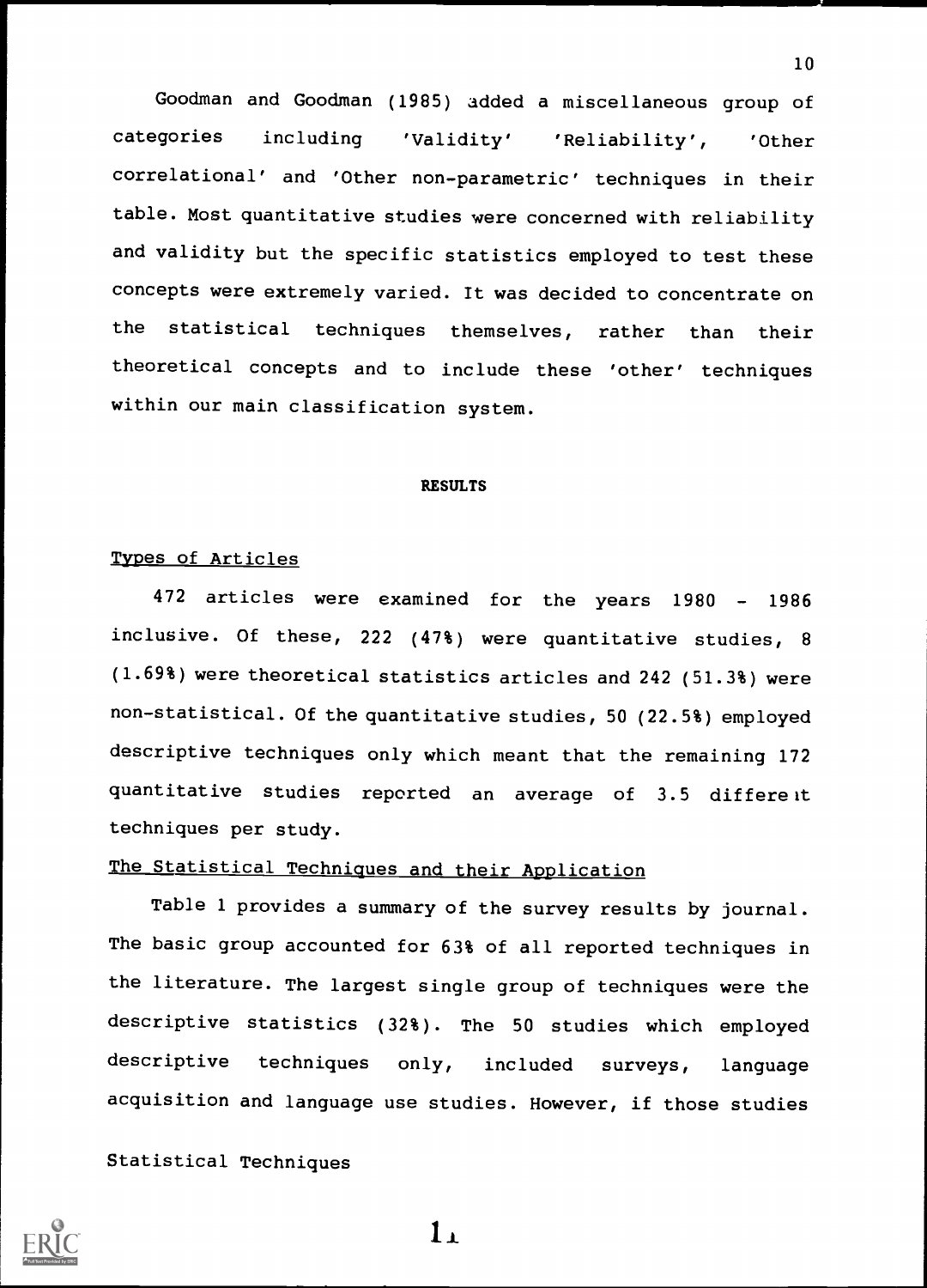which employed cnlydescriptive statistics are excluded, then 59.7% of the total remaining reported techniques fall into the basic group, 30.4% fall into the intermediate and 9.9% fall into the advanced.

> -------------------------INSERT TABLE 1 ABOUT HERE -------------------------

The next most frequently reported technique was the PPM correlation (11%). The most common uses of this technique were as estimates of inter-rater reliability and in correlation matrices. However, once these two categories of statistics are excluded, no other single technique had a high frequency of occurance compared with any of the other categories.

> -------------------------INSERT TABLE 2 ABOUT HERE --------------------------

We also wanted to find out what particular ANOVA-based techniques were reported in the studies in order to comment meaningfully on the adequacy of information available to readers in introductory statistical texts for applied linguists. Table <sup>2</sup> presents <sup>a</sup> breakdown of the relative proportions of the categorised ANOVA-based techniques found in the study. This breakdown gives some indication of the variety of designs and applications employed by the researchers. From the table it can be seen that one-way ANOVA accounted for less than 30% of the total ANOVA group. Factorial designs accounted for the highest proportion (38%) of the ANOVA-based techniques. In fact, all of

Statistical Techniques



 $1\overline{z}$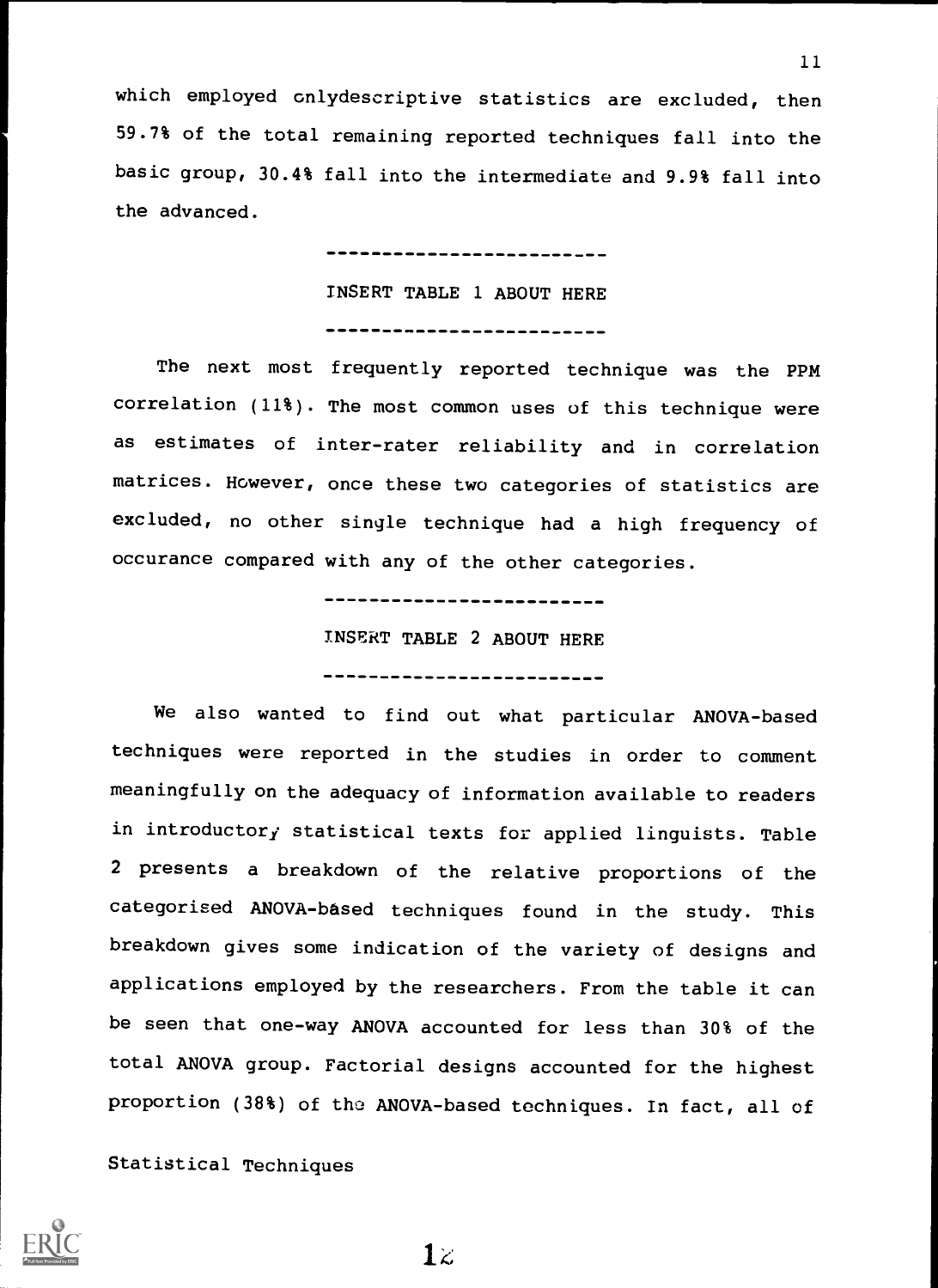the repeated measures techniques occ, red within factorial studies, most of which analysed four or more factors with several levels within each factor. The proportion (24%) of studies reporting repeated measures on at least one factor underlines the need for course designers and text authors in this field to address this particular technique as it is obviously important in applied linguistic research.

12

It was noted with interest that fixed effects designs were reported most often. There were very few reports of completely or partial random designs. This reflects the procedural difficulties for researchers in a field where the subjects are usually humans. The sample populations were generally drawn from fixed groups, even though many writers failed to take this into account in their conclusions. When drawing their conclusions in fact, many writers exceeded the constraints imposed by the sampling method or the desigr and tended to overgeneralise.

Applied linguicts have enthusiastically embraced this group of techniques, but they frequently demonstrate <sup>a</sup> lack of understanding of the design and application options available. Therefore specialised texts need to be written for applied linguistics beyond the introductory level. This serves to identify the need for advanced statistics courses for g'aduate students who will not only read many research articles but who will most probably be required to use them. At least writers on statistics for students and language researchers should reference specialised texts (e.g. Bruning & Kintz, 1987) in their introductory statistical texts.

Statistical Techniques



 $1.5$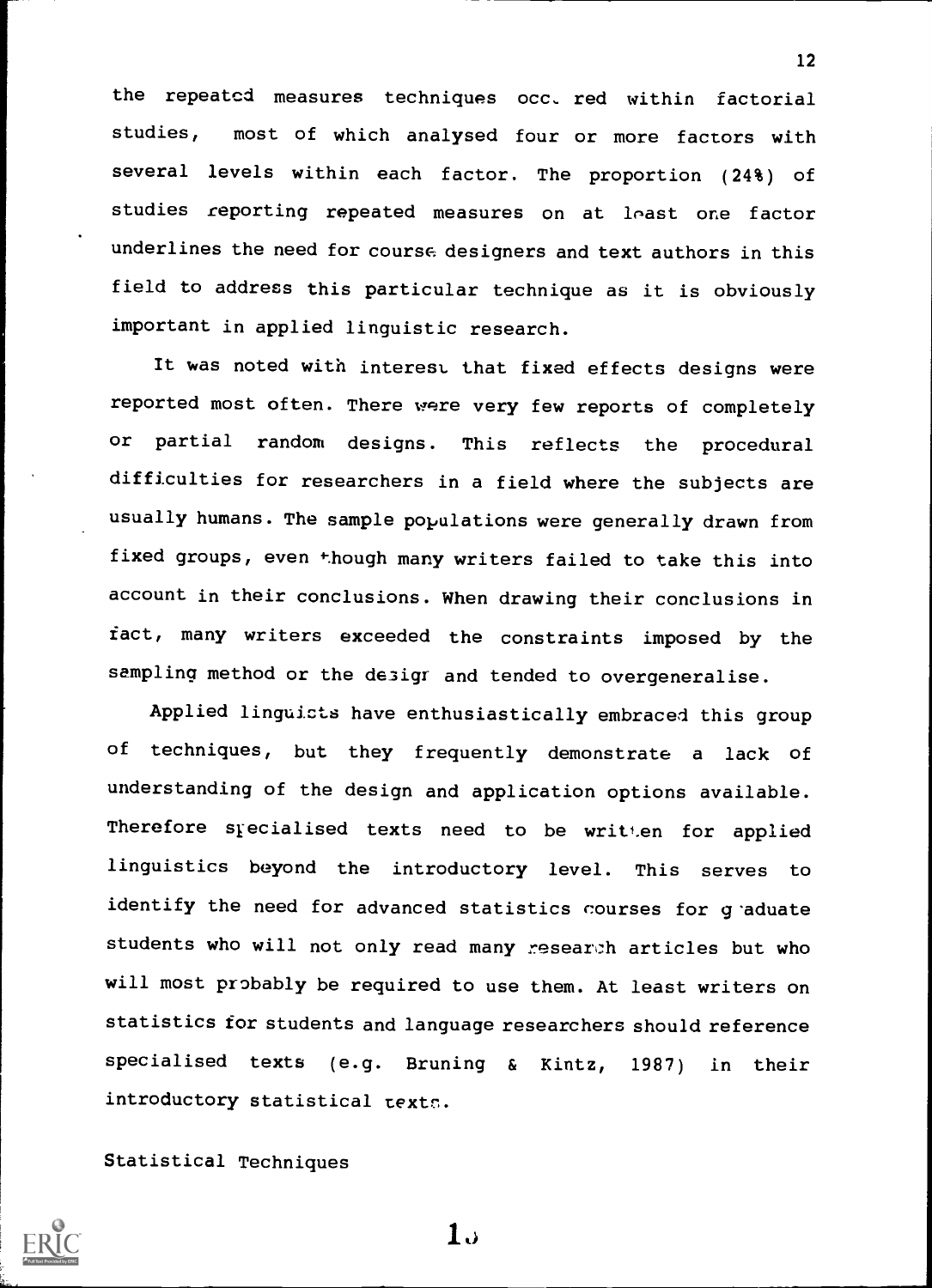The multiple comparisons of means tests that were reported in sufficient detail to make a judgement, showed that researchers normally select an appropriate test subsequent to ANOVA. However, some authors exhibited an lack of clarity and/or rigour in their reports. For example, it was difficult to identify the specific post-hoc test used if it was not specified in the study. Some authors reported using 't-tests' after stating the null hypothesis (i.e., no specific à priori relationships had been hypothesized) and because of this lack of specificity it was virtually impossible to decide which test for the comparisons of means had been applied. This could be due to the application of particular statistical analyses by computer programs which may not identify either the specific multiple comparison of means tests, or the assumptions underlying them. As a result, it was impossible to identify and reliably quantify the specific multiple comparisons of means tests evident in quantitative research in the sample.

Regression analysis was applied in a variety of ways including the use of factored variables as predictors. The stepwise approach to multiple regression was reported more frequently than simple linear or simple multiple regression approaches (see Table 1.). In fact the simple linear approach was only identified twice in the sample. The wide variety of correlations identified as part of the study included the 'basic' Rho and the more 'advanced' point bi-serial. What is to be noted however, is that writers identified the specific correlation techniques they had used. This implies that either the statistical packages provided

Statistical Techniques

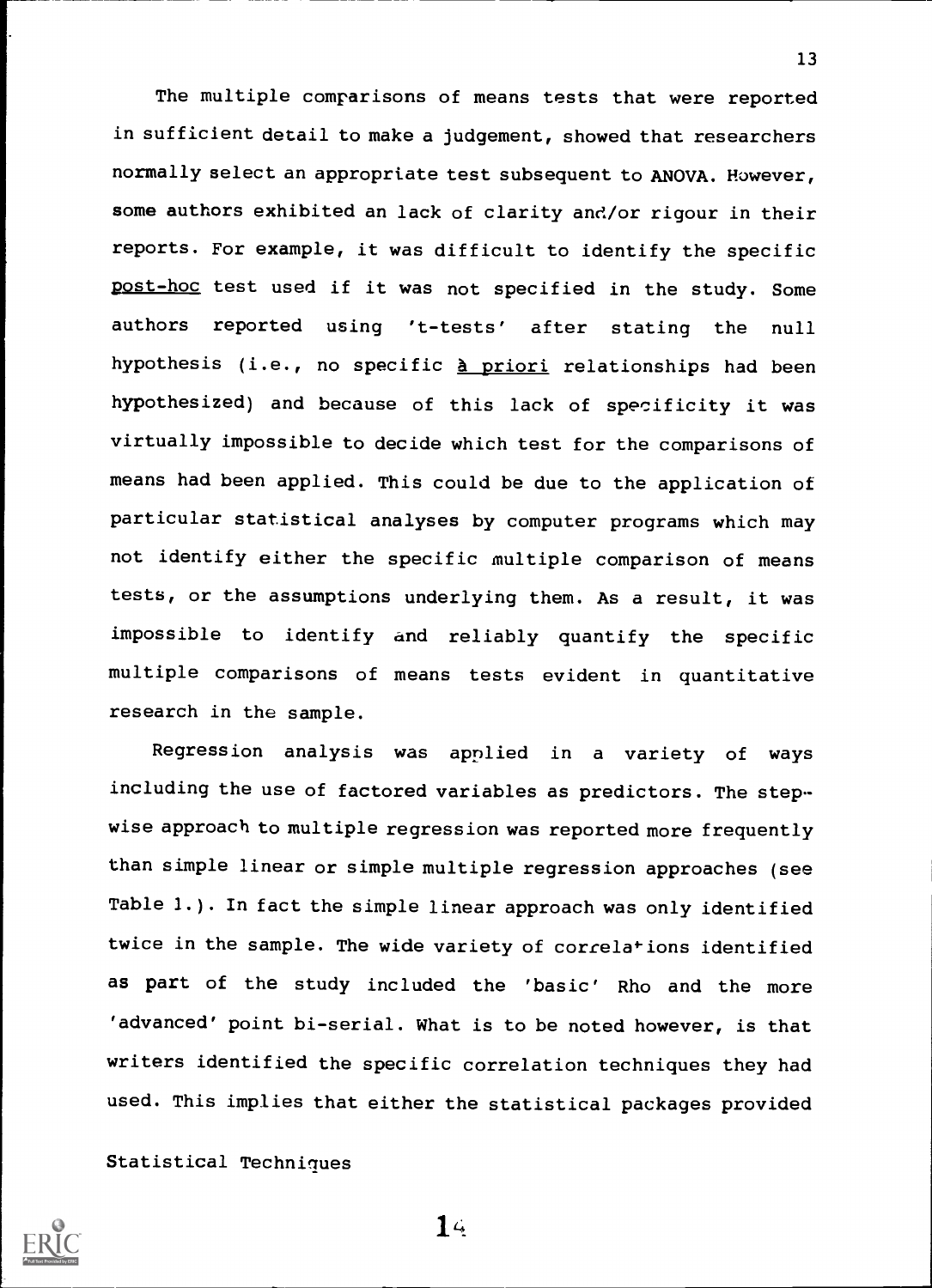the relevant information or that researchers are more aware of the assumptions underlying specific correlational techniques.

The Advanced group represents 9% of the total range of techniques reported. Goodman and Goodman (1985) reported nearly twice the proportion of such techniques (17%), with Path analysis, factor analysis and factorial MANOVA/MANCOVA scoring the highest percentage - 3.2% each. In this study however, repeated measure ANOVP. (17 studies), Factor Analysis (10 studies) and scaling (10 studies) were the most widely reported advanced techniques. Factor analyses were mainly used as data reduction techniques. They were rarely used in exploratory or confirmatory studies and varimax was the preferred rotational technique. These techniques were employed in large studies which investigated a number of social, psychological and linguistic variables. Often these variables were factored to reduce the number of scores. These factor scores were then employed either in multiple regression or other correlation matrices.

MTMM (4 studies) and test analyses (7 studies) were less frequently reported. For scaling techniques, implicational scaling studies (9 cases) were reported more often than multidimensional scaling studies (1 case).

#### **DISCUSSION**

## The Comparative Perspective

The Goodman and Goodman study (1985) covered a five-year period (1979-1983) whereas this study covered seven years. The five-year period was admitted to be too short a period to make

Statistical Techniques



 $1:$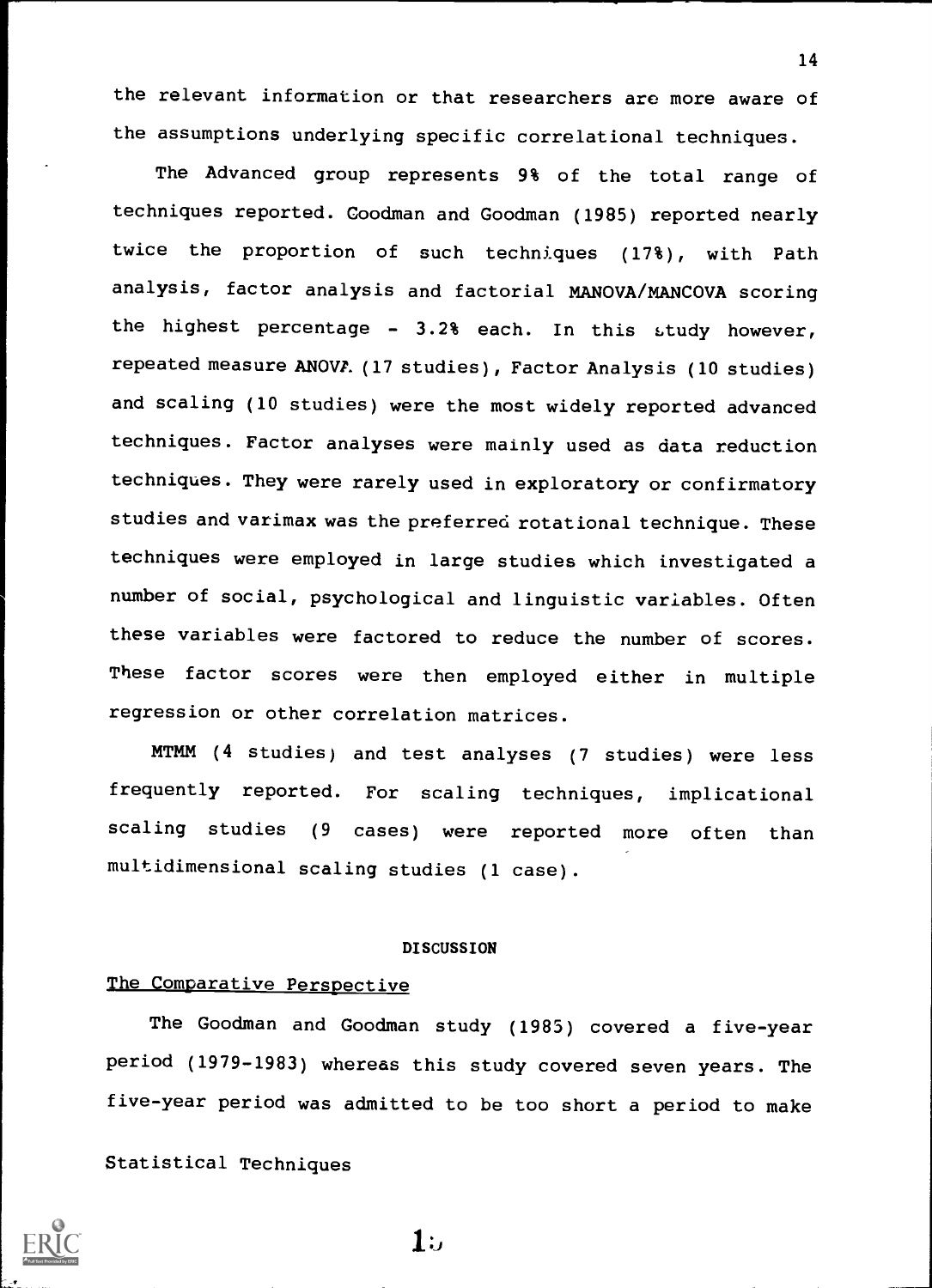any valid observations about trends in statistical usage of various statistical techniques. However, this study covers a period when microcomputers and statistical programs have become an established tool in statistical analysis. Therefore the results presented in this survey would seem to be better indicators of recent trends in statistical techniques employed by applied linguists in research.

There are some notable differences between the results of the two surveys. Some of these differences are a result of the differences in coding. Goodman and Goodman coded the techniques as either minor or major. Minor techniques (which wele not presented in the final data) included those mentioned as having been conducted preliminary to the major analysis and those "presented as an accompaiiment to the major analyses to more fully described the findings (e.g. means and standard deviations reported in conjunction with ANOVA.. .)" (p.7). This may explain the lower figure for descriptive statistics (10%) in that study compared with 34% in this study. In this study, if the descriptive statistics were included by the author as an important component of the results and figured prominently in the discussion then they were coded as major regardless of whether further analysis followed. Pince 50 studies employed descriptive statistics only it is quite clear that had this group been coded differently, different proportions for the major groups would have resulted. It is argued here however, that without presentations of descriptive statistics by the author and a corresponding understanding of these analyses by readers, then

Statistical Techniques



1 t)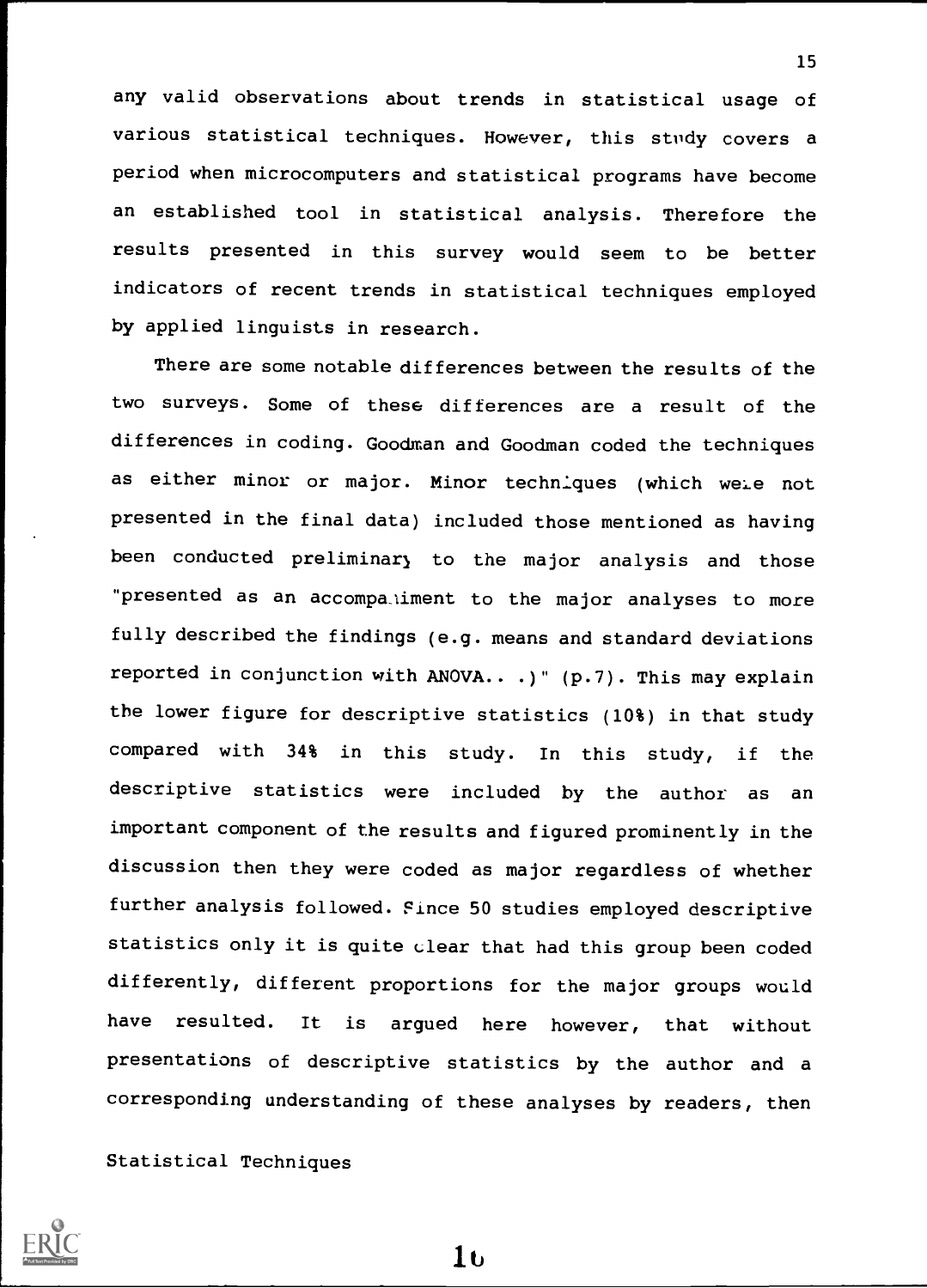no intelligible interpretation of further tests can be made. This could lead to serious problems of interpretation where authors present only those data which relate directly to the questions or hypotheses being tested and they omit the descriptive statistics altogether.

> -----------------PUT FIGURE 1 ABOUT HERE ---------------------

Figure <sup>1</sup> shows shows the mean proportion of quantative studies for each journal and the total mean proportion (  $\mathcal{L}$  , and the set of  $\mathcal{L}$ for all journals for each year of the survey period. The graphs show that there has been an overall increase in the mean proportion of quantative studies from 41% in 1980 to 56% in 1986. For the seven years of this study there is a strong positive correlation, but non-significant (p>.07) between year of study and mean proportion of statistical articles published. At what level this trend will plateau out cannot be predicted from this data. Individual journals show some fluctuation in the proportion of quantitative studies across time but this is to be expected. Occasional special subject area editions caused some of the fluctuations in the trend. For example, an issue on Epistomology was published by LL in 1983. AL generally publishes articles on a particular theme in each edition which partially explains the fluctuations in that graph. However, the trend towards a higher proportion of quantitative studies is clear. It is obvious therefore that students, readers and practitioners are increasingly required to have greater knowledge of and more

Statistical Techniques

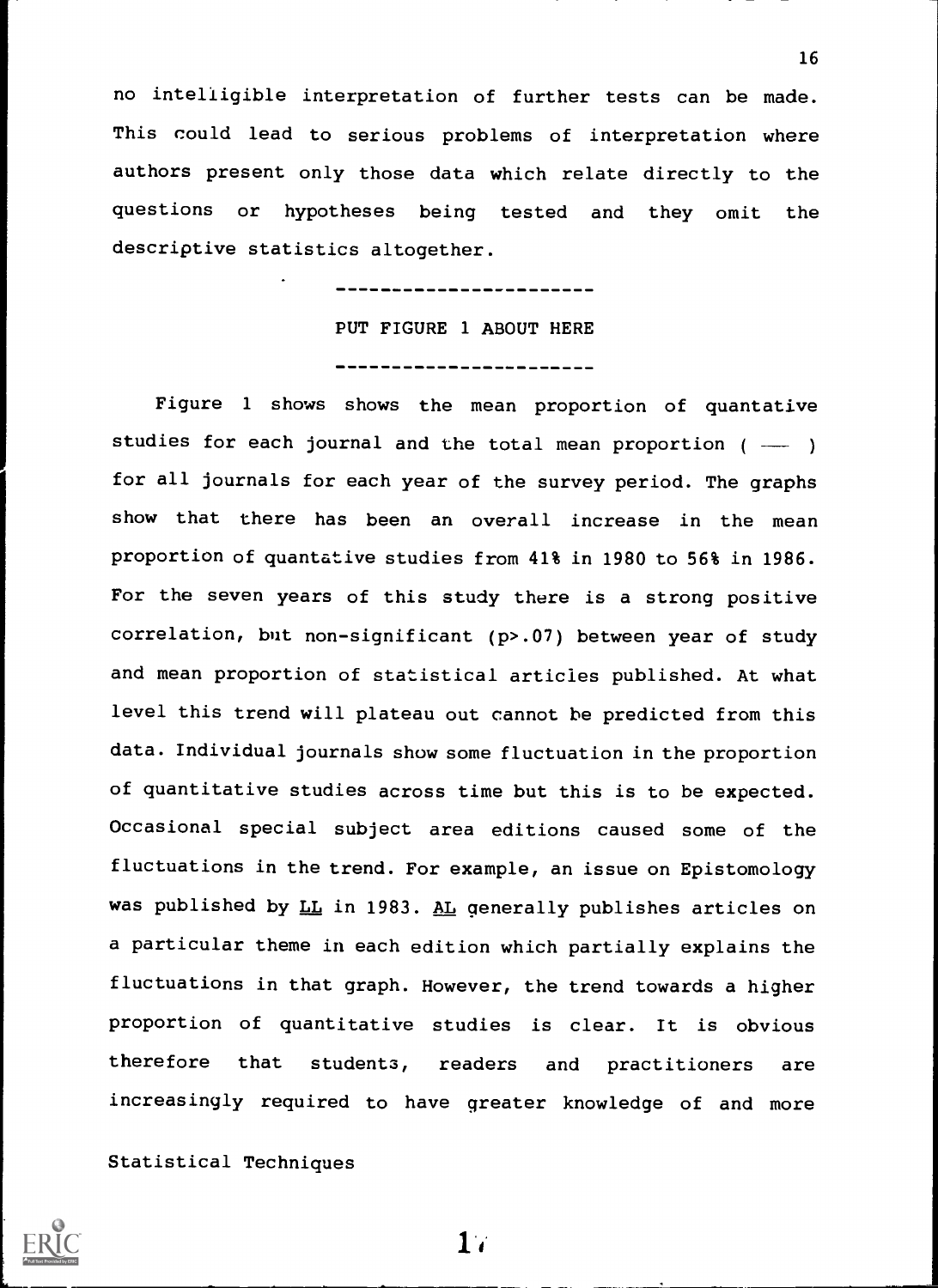advanced interpretive skills in statistics. This trend in turn makes current introductory texts and introductory courses based on these texts in statistical techniques for applied linguistics less and less adequate. These results demonstrate the need for statistical text books and more advanced courses on intermediate and advanced statistical applications especially for graduate students of applied linguists.

## Differences in Journal Focus

Language Learning and Applied Linguistics present contrasting profiles reflecting the different traditions across the Atlantic and the different emphases in the field of applied linguistics. LL reflects the American tradition of empirical studies where statistical analyses are extensively applied and where there is a fascination with social/psychological measurement. AL reports more non-statistical analytical techniques. These differences are reflected in amount of quantitative studies published, not in the complexity of statistical analyses reported. TESOL Quarterly, while reporting a comparable proportion of quantitative studies, emphasises the practical application of applied linguistic theories to language teaching, learning, and testing.

None of the journals appear to have imposed <sup>a</sup> single editorial policy over methods of presentation of results for particular techniques. Equally, a variety of terminology is used to refer to statistical procedures both within and across the journals. LL editors however have shown some concern about this problem and have recently imposed a two-tiered editing procedure for studies which employ statistical techniques: first, for the

Statistical Techniques



 $1<sub>b</sub>$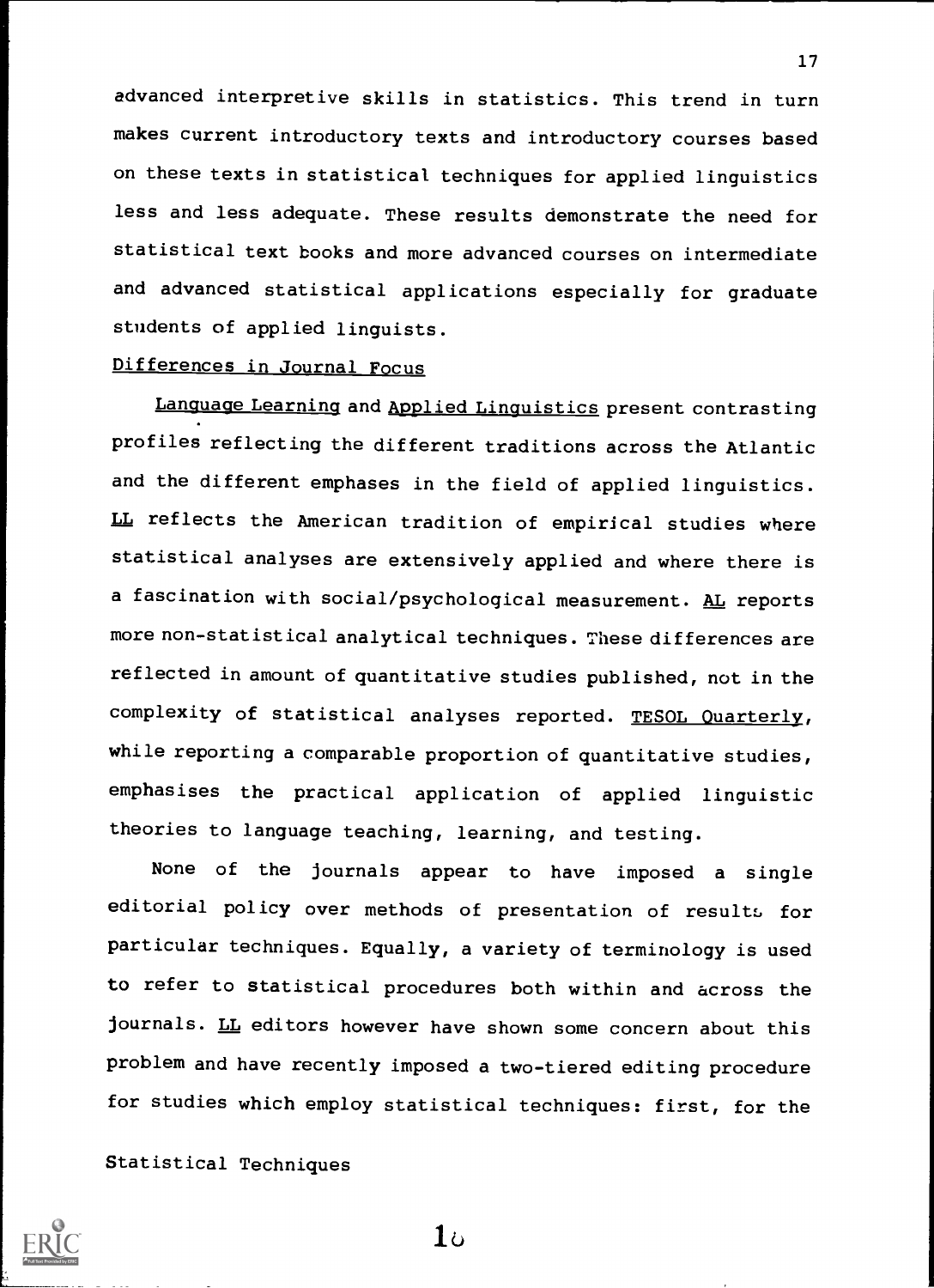presentation of data analyses and second, through the normal referee editorial process. However, freedom of choice of terminology, techniques and method of presentation places a heavy onus on a researcher to justify choices of techniques and report procedures and results clearly. For the readers alas, particularly students, this puts great cognitive demands on their background knowledge, their understanding of text content and structure and their interpretive and critical abilities.

18

# Introductory statistical texts and readers needs.

If, as we have assumed, these journals are representative of the trends in the way applied linguists statistically analyse data and present results, then some implications can be drawn about what readers need to know in order to critically read articles which report statistical methods.

Readers need <sup>a</sup> complete understanding of descriptive techniques - how they are applied to research questions, how they are used to prepare raw data for further analysis, and how they are presented in reports. The wide variety of graphic tabular and textual presentation of results encountered in this study right across the field of applied linguistics means that introductory texts should draw their examples from a cross-section of the field. In many texts there is a concentration on tabular formats for presenting results whereas authors in applied linguistics frequently presented results 'in text' in the form of <sup>a</sup> mathematical 'statement'. Presented in this manner, results are difficult to read and interpret for readers from generally

Statistical Techniques



 $1<sub>5</sub>$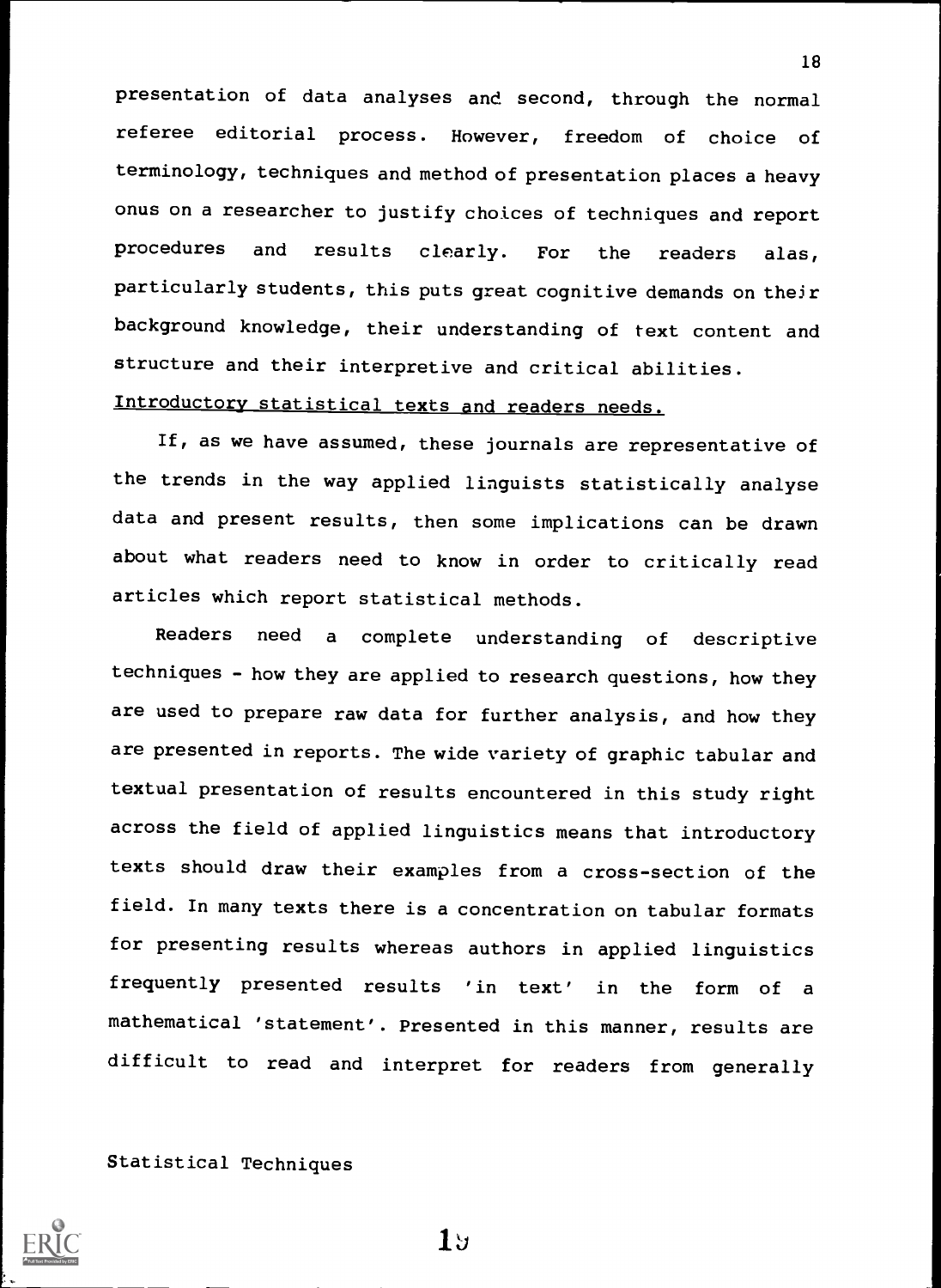non-mathematical/scientific backgrounds who have not had adequate preparation and practice.

Apart from descriptive statistics and the PPM, the results of this study suggest that no other technique or single statistical test than any other is more likely to be encountered in this literature, although parametric rather than nonparametric techniques are more frequently reported. An examination of several introductory texts in statistical techniques for language researchers (see Appendix 1) shows that some frequently reported techniques are omitted altogether.

PPM should be presented with illustrations of inter-rater reliability and matrix formation for multiple regression and factor analyses. The specific advantages of step-wise multiple regression cannot be omitted from any useful text. More detailed attention should be given to the available variety and appropriate applications of the many multiple comparisons of means tests. Multivariate techniques, including factor analyses, factorial ANOVA and repeated measure ANOVA should be at least briefly introduced in introductory texts.

The emphasis in many existing texts is on computation, rather than explanation when a particular statistic is appropriate or what results mean in relation to an hypothesis. Explanations of design are frequently sacrificed to the minutae of computation. This is particularly regrettable now that there are a variety of powerful microcomputer programs which do the computation swiftly, but which offer a bewildering array of design and analyses options. Some recently published statistical text books attempt

Statistical Techniques



19

 $2\sigma$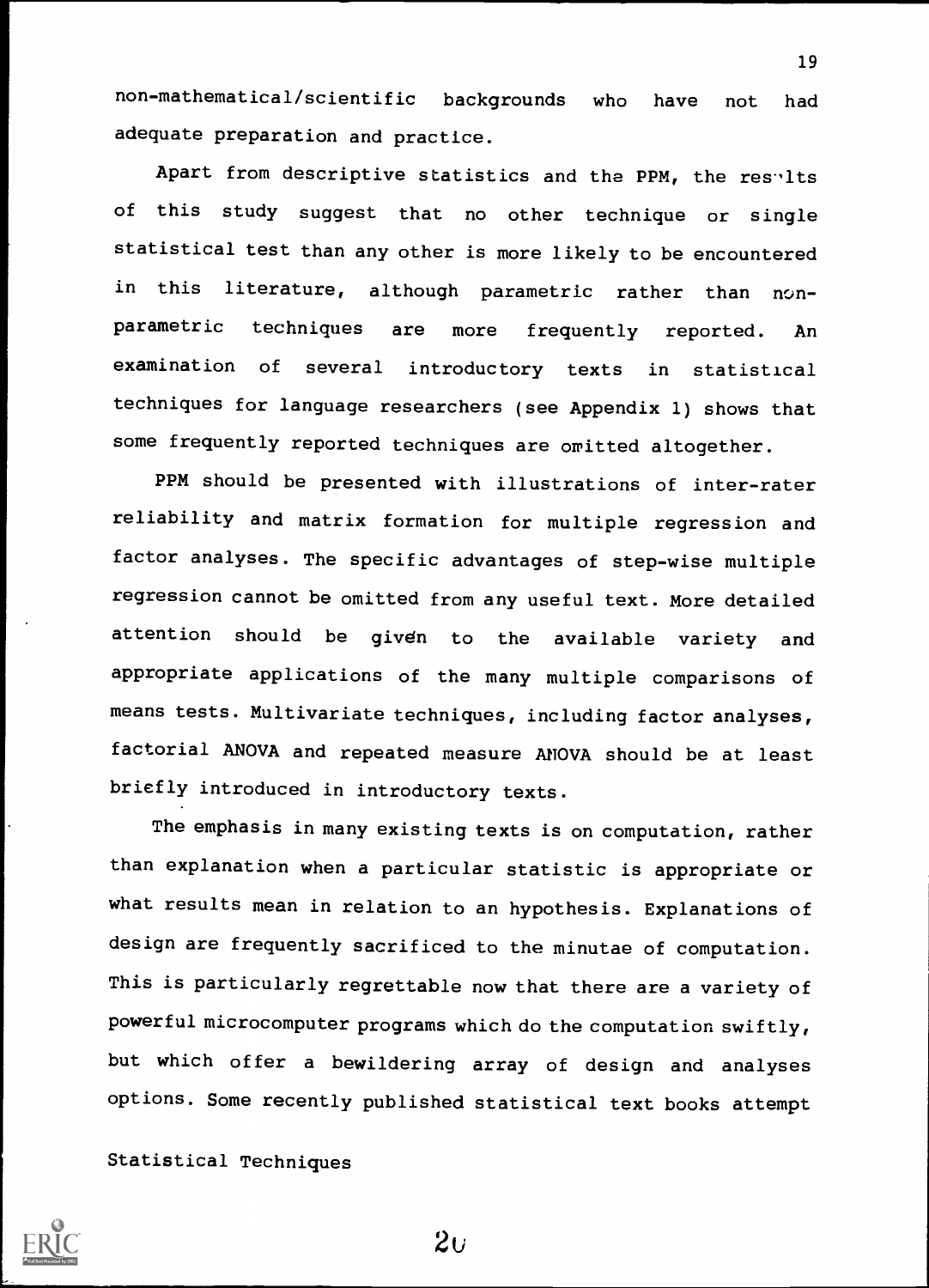to address this need., Hatch and Farhady (1982) provide practice exercises based on the SPSS computer program at the end of each chapter. Butler (1985) outlines some micro-computer programs which might be useful for applied linguistic researchers. Since introductory texts can cover neither all possible statistical techniques, nor all the possible alternatives, references to other sources of information need to be supplied either in an index or at the end of the releveant chapter.

20

Course designers, lecturers, researchers and readers in applied linguistics not only need access to texts which will show them how to compute the various statistical tests, but also texts which illustrate applications, rationales and various methods of presentation of the most commonly applied techniques employed in their field. Readers of journal articles which report these techniques, especially graduate students, are certainly expected to know and understand as much that is implied as is stated.

Statistical Techniques

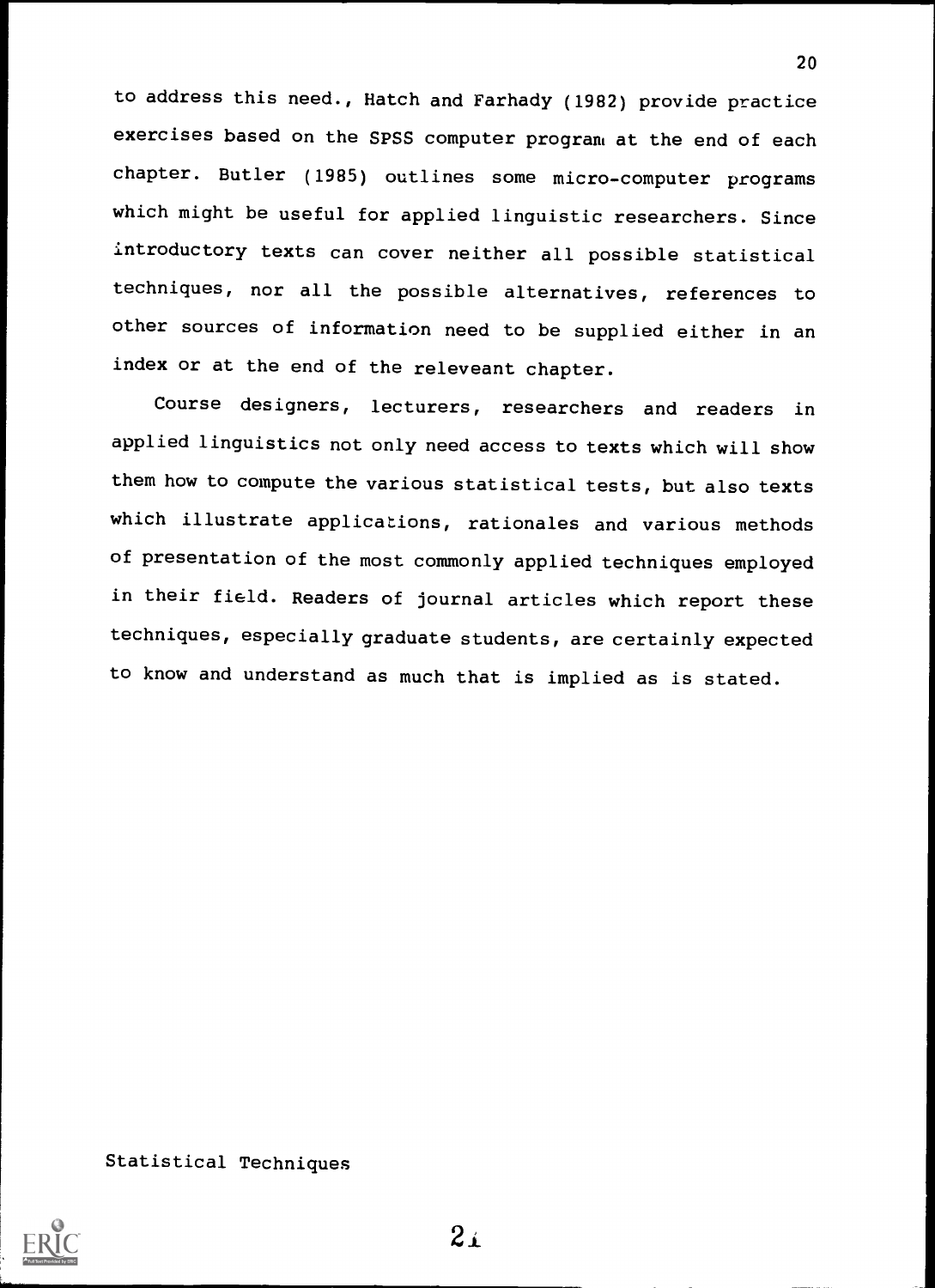#### **REFERENCES**

Butler, C. (1985). Statistics in Linguistics, Oxford: Blackwell.

- Brown, J.D., (in press). Understanding Research in Second Language Learning. Cambridge: Cambridge University Press.
- Bruning, J.L. and Kintz, (1987). Computational Handbook of Statistics. (3rd ed.). Glenview, Illinois: Scott, Foresman.
- Goodwin, L.D. and Goodwin, W.L. (1985). Statistical Techniques in AERJ Articles, 1979-1983: The preparation of graduate students to read the Educational research literature. Educational Researcher, 14(2):5-11.
- Hatch, E. and Farhady, H. (1982). Research design and statistics for applied linguists. Rowley, Mass.: Newbury House Pub.
- Henning, G. (1986). Quantitative methods in language acquisition research, TESOL Quarterly, 20(4):701-708.
- Seliger, H.W. and Shohamy, E. (in press). Second language research methods. London: Oxford University Press.
- Woods, A., Fletcher, P. and Hughes, A. (1986). Statistics in language studies. Cambridge: Cambridge Univ. Press.

Statistical Techniques



 $2z$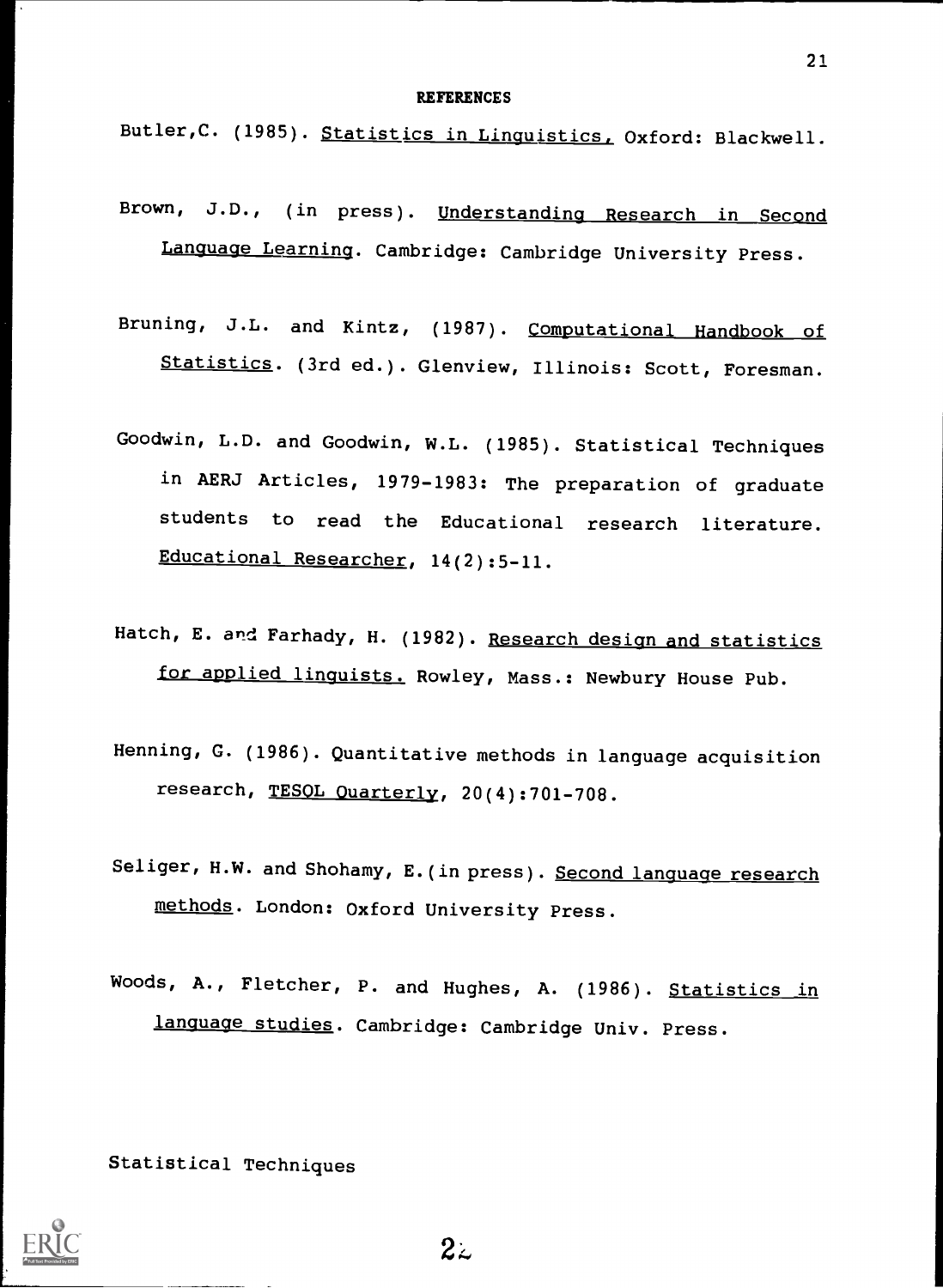Table 1: Analysis of statistical techniques reported in the 222 statistical articles in Language Learning (LL), Applied Linguistics (AL) and TESQL Quarterly (TQ) summarised for the years, 1980-1986.

|                             |                         | LL                 |                         | AL                 |                         | TQ       |                          | TOTAL                 |
|-----------------------------|-------------------------|--------------------|-------------------------|--------------------|-------------------------|----------|--------------------------|-----------------------|
| Statistical Technique       | $\mathbf{N}$            | $\pmb{\mathsf{S}}$ | N                       | $\pmb{\mathsf{R}}$ |                         | N<br>g   | N                        | $\boldsymbol{\delta}$ |
| Descriptive Stats.          |                         | 97 (30)            |                         | 32 (51)            |                         | 83 (30)  |                          | 212(32)               |
| PPM                         |                         | 36(11)             | 5                       | (8)                |                         | 34(12)   | 75                       | (11)                  |
| Chi Square                  | 11                      | (3)                | 4                       | (6)                | 5                       | (5)      | 30                       | (5)                   |
| Independent T-test          | 20                      | (6)                | 3                       | (5)                | $\overline{7}$          | (6)      | 40                       | (6)                   |
| Dependent T-test            | $\overline{7}$          | (2)                | $\boldsymbol{2}$        | (3)                | 13                      | (5)      | 22                       | (3)                   |
| One-Way ANOVA               | 19                      | (6)                | $\overline{c}$          | (3)                | 12                      | (4)      | 33                       | (5)                   |
| TOTAL BASIC                 |                         | 190 (59)           |                         | 48 (76)            |                         | 174 (64) |                          | 412 (63)              |
| Factorial<br>ANOVA          | 19                      | (6)                | 1                       | (1.6)              | 17                      | (6)      | 37                       | (6)                   |
| Multiple<br>Regression      | $\overline{7}$          | (2)                |                         |                    | 5                       | (2)      | 12                       | (2)                   |
| Step-wise Mult. Reg.        | 12                      | (4)                |                         |                    | 8                       | (3)      | 20                       | (3)                   |
| A priori Mult.Comp.Means    | 8                       | (3)                | 1                       | (1.6)              | $\mathbf{1}$            | (3)      | 10                       | (2)                   |
| Post-hoc Mult.Comp.Means    | 15                      | (5)                | $\overline{\mathbf{3}}$ | (4.8)              | 17                      | (6)      | 35                       | (5)                   |
| One-Way/Factorial ANCOVA    | 9                       | (3)                | $\mathbf{1}$            | (1.6)              | 5                       | (2)      | 15                       |                       |
| Other Correlations          | 19                      | (6)                | 5                       | (7.9)              | 31                      | (11)     | 55                       | (2)<br>(8)            |
| TOTAL INTERMEDIATE          |                         | 89 (28)            |                         | 11(17.5)           |                         | 84 (31)  |                          | 184 (28)              |
| Factor Analyses             | 8                       | (3)                |                         |                    | $\overline{c}$          | (1)      | 10                       | (1.5)                 |
| One-Way MANOVA/MANCOVA      | $\mathbf{3}$            | (1)                |                         |                    |                         | 1( .3)   | $\boldsymbol{4}$         | (0.6)                 |
| Adv. Corr. Techniques       | $\overline{7}$          | (2)                |                         |                    |                         | 1( .3)   | 8                        | (1.2)                 |
| <b>MTMM</b>                 | $\overline{\mathbf{3}}$ | (1)                |                         |                    | $\mathbf{1}$            | (.3)     | $\boldsymbol{4}$         |                       |
| Test Analyses               | $\boldsymbol{4}$        | (1)                |                         |                    | $\mathbf{3}$            | (1)      | $\overline{\mathcal{L}}$ | (0.6)                 |
| Repeated Measure ANOVA      | 12                      | (4)                | $\mathbf{1}$            | (2)                | 4                       | (1)      |                          | (1.1)                 |
| Scaling                     | $\boldsymbol{\Lambda}$  | (1)                | $\overline{\mathbf{3}}$ | (5)                | $\overline{\mathbf{3}}$ | (1)      | 17<br>10                 | (2.6)<br>(1.5)        |
| TOTAL ADVANCED              |                         | 41(13)             | 4                       | (7)                | 15                      | (5)      | 60                       | (9)                   |
| Total Techniques            | 320                     |                    | 63                      |                    | 273                     |          |                          |                       |
| Total No. Stat. Articles    | 103                     |                    | 32                      |                    |                         |          | 656                      |                       |
| No. theoretical statistical |                         |                    |                         |                    | 87                      |          | 222                      |                       |
| articles                    | $\epsilon$              |                    | $\boldsymbol{2}$        |                    |                         |          |                          |                       |
| Total No. Articles          | 153                     |                    |                         |                    |                         |          | 8                        |                       |
| Mean Techniques/Article     |                         |                    | 121                     |                    | 198                     |          | 472                      |                       |
|                             | 3.1                     |                    | 2.0                     |                    | 3.1                     |          | 3.0                      |                       |

Note: Minor arithmetic discrepancies in this table are due to rounding.

 $2<sub>o</sub>$ 

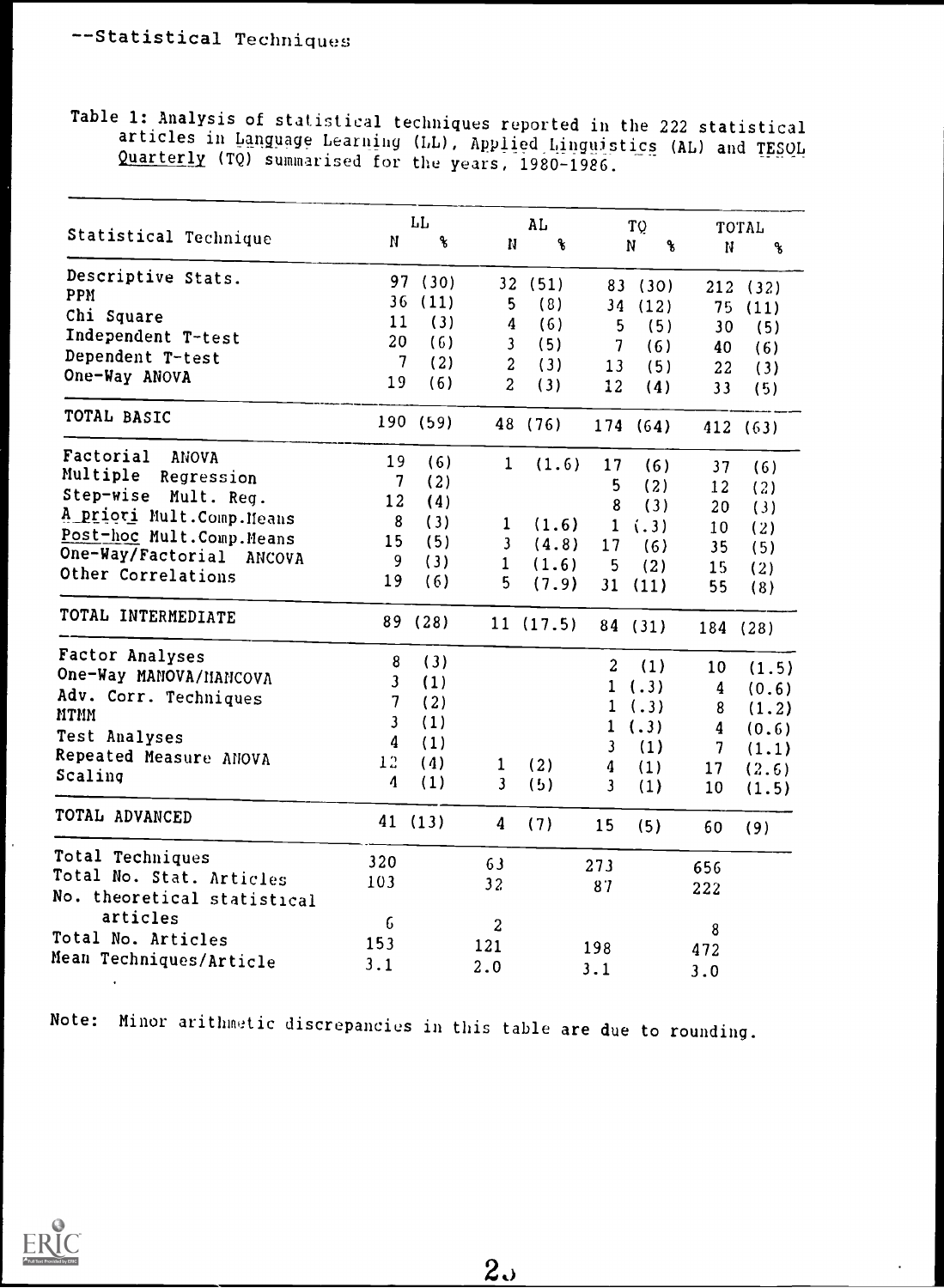--Statistical Techniques

Table 2. Analysis of ANOVA techniques reported in quantitative studies in Language Learning (LL), Applied Linguistics (AL) and TESOL Quarterly  $(TQ)$  1980 - 1986.

| ANOVA Techniques                       | LL                    | AL.                                       | TQ             | <b>TOTALS</b> |
|----------------------------------------|-----------------------|-------------------------------------------|----------------|---------------|
|                                        | N<br>$\mathbf{3}_{6}$ | $\mathbf{H}$<br>$\mathbf{e}_{\mathbf{e}}$ | N <sub>8</sub> | $N$ $\%$      |
| One-way ANOVA                          | 14(26)                | 2(50)                                     | 16(28)         | 32(28)        |
| Factorial ANOVA                        | 18(33)                | 1(25)                                     | 19(33)         | 38(33)        |
| One-way/Fact.ANCOVA                    | 9(16)                 |                                           | 9(16)          | 18(16)        |
| Repeated Meas. ANOVA/<br><b>ANCOVA</b> | 11(20)                | 1(25)                                     | 12(21)         | 24(21)        |
| One-way MANOVA/MANCOVA                 | 2(4)                  |                                           | 2(3)           | 4(3)          |
| <b>TOTALS</b>                          | 54                    | 4                                         | 58             | 116           |

Note: Minor arithmetic disctcpanc'es in this table are due to rounding.

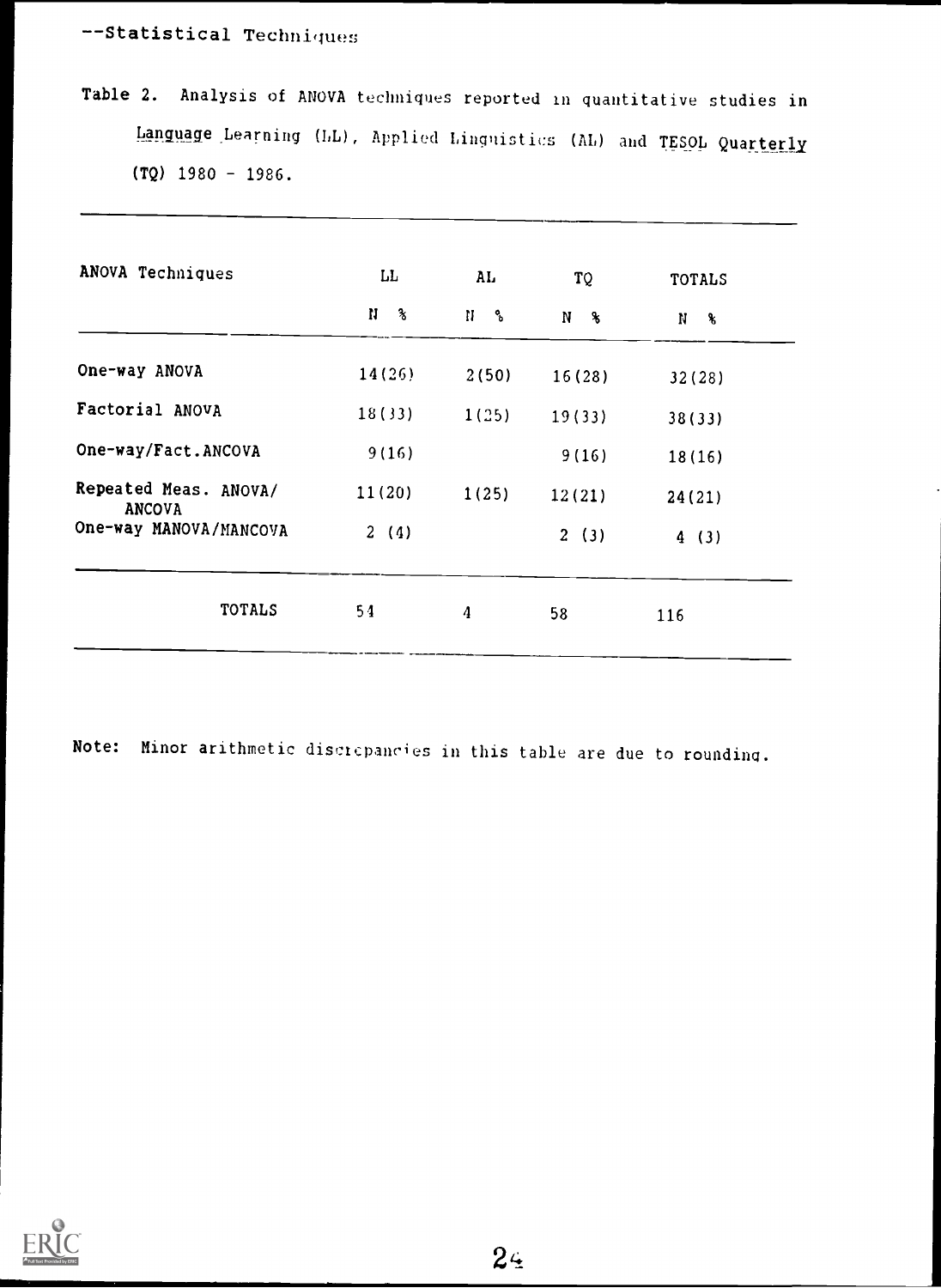## --Statistical Techniques

### APPENDIX A

Statistical techniques found in introductory texts on quantitative analyses for applied linguistics and language research.\*

| Statistical Technique       | Hatch & Farhady<br>(1982) | Butler<br>(1985) | Woods et.al.<br>(1986)    |
|-----------------------------|---------------------------|------------------|---------------------------|
| Descriptive Statistics      | X                         | $\mathbf{x}$     | $\mathbf{x}$              |
| PPM                         | X.                        | $\mathbf{x}$     | $\mathbf{x}$              |
| Chi Square                  | $\mathbf{X}$              | $\mathbf{x}$     | $\mathbf{x}$              |
| Ind. T-test                 | X                         | X                | X                         |
| Dep. T-test                 | X                         | $\mathbf{x}$     | $\boldsymbol{\mathsf{X}}$ |
| One-Way ANOVA               | $\mathbf{x}$              | $\mathbf{x}$     | X.                        |
| Factorial ANOVA             | $\mathbf{x}$              |                  | $\boldsymbol{\mathrm{X}}$ |
| Simple Linear Regression    | $\mathbf{x}$              |                  | $\mathbf{X}$              |
| Multiple Regression         |                           |                  | $\mathbf{x}$              |
| Step-wise Mult. Reg.        |                           |                  |                           |
| A Priori Mult. Comp. Means  | $\mathbf{x}$              |                  |                           |
| Post-hoc Mult. Comp. Means. | $\mathbf{x}$              |                  |                           |
| One-Way/Factorial ANCOVA    |                           |                  |                           |
| Part/Partial Corr.          |                           |                  | $\mathbf{X}$              |
| Factor Analysis             | $\mathbf{x}$              |                  | X                         |
| One-Way MANOVA/MANCOVA      |                           |                  |                           |
| Cluster Analysis            |                           |                  | $\boldsymbol{\mathrm{X}}$ |
| Discriminant Analysis       |                           |                  | $\mathbf{x}$              |
| Path Analysis               |                           |                  |                           |
| MTMM                        |                           |                  |                           |
| Repeated Measures ANOVA     | X                         |                  | χ                         |
| Implicational Scaling       | X                         | 25               |                           |

\* These texts touch on some other techniques but in insufficient detail to  $\epsilon$  coded in this table. Other techniques may be covered in these  $\cup$ xts but they fall outside the scope of this table.

i